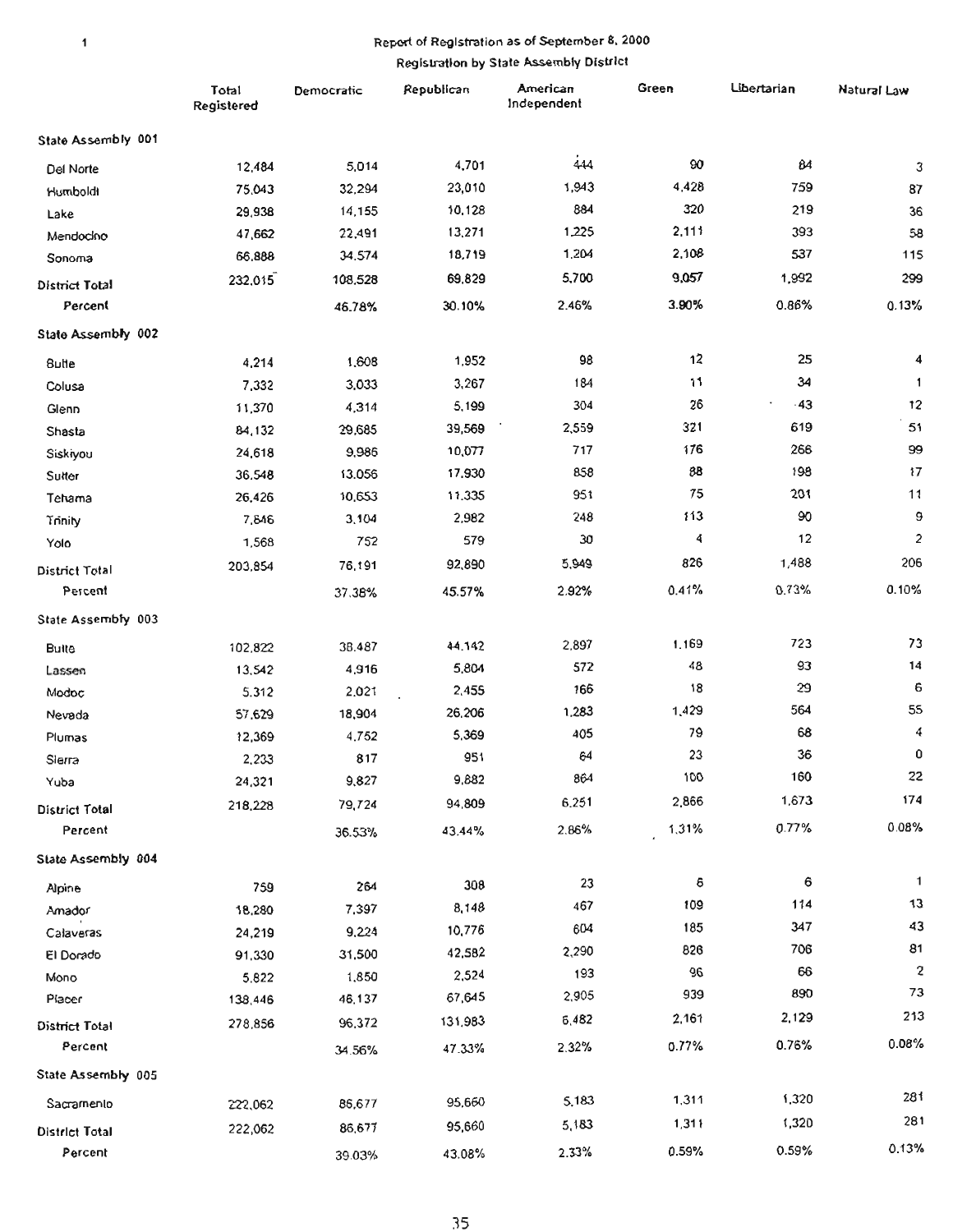$\mathcal{L}$ 

| Reform | <b>Miscellaneous</b> | Declined to<br><b>State</b> |  |  |
|--------|----------------------|-----------------------------|--|--|
|        |                      |                             |  |  |
|        |                      |                             |  |  |
| 88     | 92                   | 1,968                       |  |  |
| 317    | 475                  | 11,730                      |  |  |
| 186    | 153                  | 3,857                       |  |  |
| 325    | 536                  | 7,252                       |  |  |
| 349    | 637                  | 8,645                       |  |  |
| 1,265  | 1,893                | 33,452                      |  |  |
| 0.55%  | 0.82%                | 14.42%                      |  |  |
|        |                      |                             |  |  |
| 8      | 18                   | 489                         |  |  |
| 19     | 36                   | 747                         |  |  |
| 19     | 53                   | 1,400                       |  |  |
| 267    | 556                  | 10,505                      |  |  |
| 66     | 110                  | 3,121                       |  |  |
| 72     | 1,258                | 3,071                       |  |  |
| 83     | 263                  | 2,854                       |  |  |
| 27     | 157                  | 916                         |  |  |
| 2      | 13                   | 174                         |  |  |
| 563    | 2,464                | 23,277                      |  |  |
| 0.28%  | 1.21%                | 11.42%                      |  |  |
|        |                      |                             |  |  |
| 327    | 682                  | 14,322                      |  |  |
| 79     | 98                   | 1,918                       |  |  |
| 17     | 18                   | 582                         |  |  |
| 506    | 207                  | 8.475                       |  |  |
| 51     | 100                  | 1,541                       |  |  |
| 8      | 34                   | 300                         |  |  |
| 54     | 133                  | 3,279                       |  |  |
| 1,042  | 1,272                | 30,417                      |  |  |
| 0.48%  | 0.58%                | 13.94%                      |  |  |
|        |                      |                             |  |  |
| 6      | 4                    | 141                         |  |  |
| 116    | 216                  | 1,700                       |  |  |
| 140    | 128                  | 2,772                       |  |  |
| 424    | 736                  | 12,185                      |  |  |
| 23     | 29                   | 1,039                       |  |  |
| 866    | 387                  | 18,604                      |  |  |
| 1,575  | 1,500                | 36,441                      |  |  |
| 0.56%  | 0.54%                | 13.07%                      |  |  |
|        |                      |                             |  |  |
|        |                      |                             |  |  |
| 1,476  | 942                  | 29,212                      |  |  |
| 1,476  | 942                  | 29,212                      |  |  |
| 0.66%  | 0.42%                | 13.15%                      |  |  |

 $\hat{\mathbf{r}}$ 

 $\epsilon_{\rm{max}}$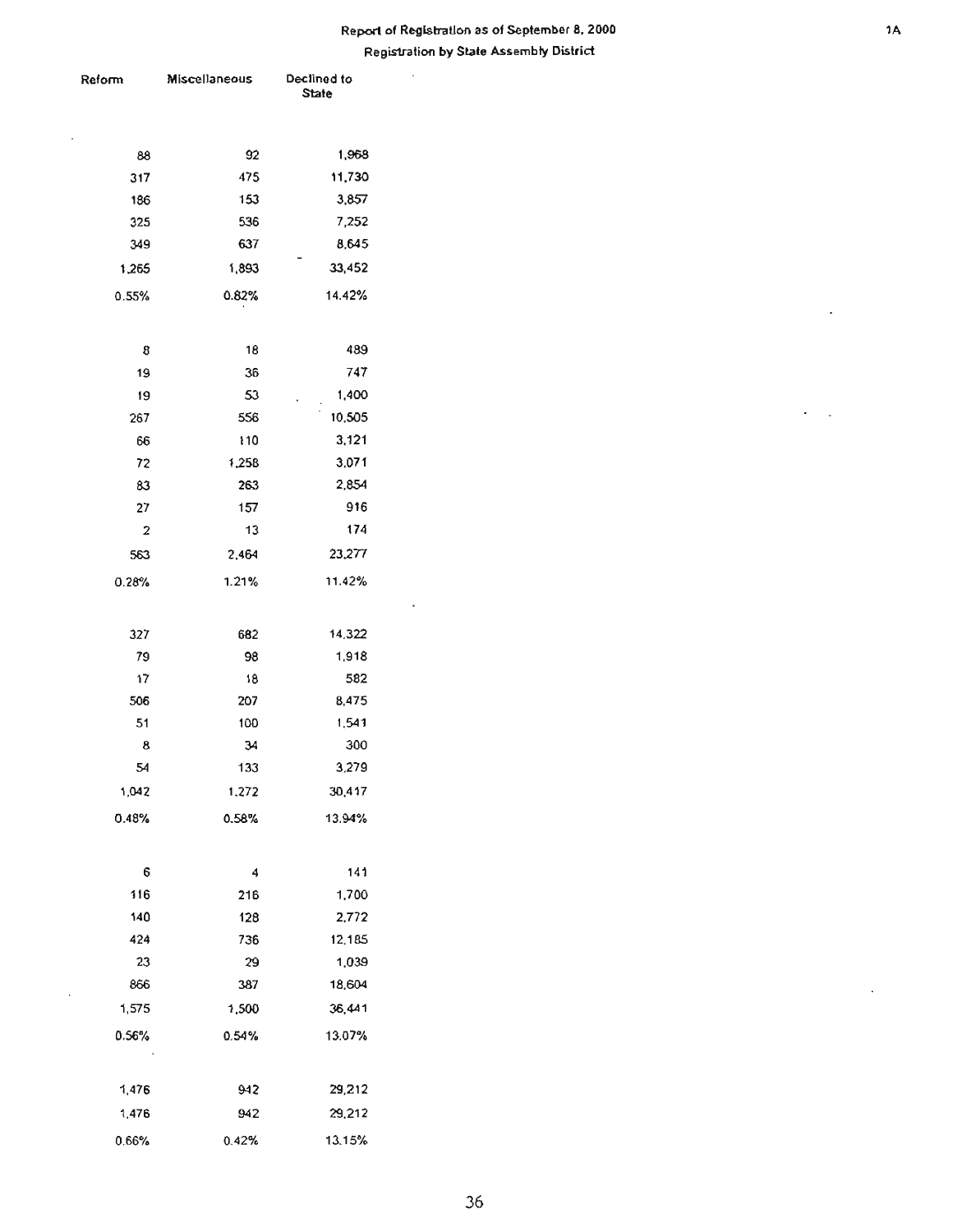#### Registration by State Assembly District

|                       | Total<br>Registered | Democratic | Republican | American<br>Independent | Green | Libertarian | Natural Law      |
|-----------------------|---------------------|------------|------------|-------------------------|-------|-------------|------------------|
| State Assembly 006    |                     |            |            |                         |       |             |                  |
| Marin                 | 140,849             | 71.071     | 38,546     | 2,273                   | 3,466 | 842         | 212              |
| Sonoma                | 84,784              | 42,952     | 24,280     | 1,758                   | 1,754 | 627         | 8 <sup>t</sup>   |
| District Total        | 225,633             | 114,023    | 62,826     | 4,031                   | 5,220 | 1,469       | 297              |
| Percent               |                     | 50.53%     | 27.84%     | 1.79%                   | 2.31% | 0.65%       | 0.13%            |
| State Assembly 007    |                     |            |            |                         |       |             |                  |
| Napa                  | 64,904              | 30,462     | 22,654     | 1,390                   | 675   | 379         | 93               |
| Solano                | 61,696              | 38,327     | 12,606     | 1,080                   | 258   | 243         | 89               |
| Sonoma                | 88,983              | 44,735     | 27,667     | 1,643                   | 1,712 | 589         | 107              |
| District Total        | 215,583             | 113,524    | 62,927     | 4,113                   | 2,645 | 1,211       | 289              |
| Percent               |                     | 52.66%     | 29.19%     | 1.91%                   | 1.23% | 0.56%       | 0.13%            |
| State Assembly 008    |                     |            |            |                         |       |             |                  |
| Sacramento            | 5,805               | 2,563      | 2,371      | 107                     | 15    | 34          | $\boldsymbol{z}$ |
| Solano                | 126,665             | 58,795     | 41,956     | 2,975                   | 603   | 650         | 125              |
| Yolo                  | 77,303              | 38,924     | 22,515     | 1,521                   | 1,394 | 427         | 108              |
| <b>District Total</b> | 209,773             | 100,282    | 66,842     | 4,603                   | 2.012 | 1,111       | 235              |
| Percent               |                     | 47.81%     | 31.86%     | 2.19%                   | 0.96% | 0.53%       | 0.11%            |
| State Assembly 009    |                     |            |            |                         |       |             |                  |
| Sacramento            | 177,215             | 104,066    | 38,983     | 4,090                   | 1,964 | 934         | 653              |
| <b>District Total</b> | 177,215             | 104,066    | 38,983     | 4,090                   | 1,964 | 934         | 653              |
| Percent               |                     | 58.72%     | 22.00%     | 2.31%                   | 1.11% | 0.53%       | 0.37%            |
| State Assembly 010    |                     |            |            |                         |       |             |                  |
| Sacramento            | 189,532             | 83,023     | 74,145     | 4,095                   | 1,145 | 898         | 269              |
| San Joaquin           | 46,185              | 16,958     | 24,241     | 792                     | 111   | 254         | 25               |
| <b>District Total</b> | 235,717             | 99,981     | 98,386     | 4,887                   | 1,256 | 1.152       | 294              |
| Percent               |                     | 42.42%     | 41.74%     | 2.07%                   | 0.53% | 0.49%       | 0.12%            |
| State Assembly 011    |                     |            |            |                         |       |             |                  |
| Contra Costa          | 203,739             | 108,089    | 57,286     | 4,183                   | 1,262 | 1,038       | 504              |
| District Total        | 203,739             | 108,089    | 57,286     | 4,183                   | 1.262 | 1,038       | 504              |
| Percent               |                     | 53.05%     | 28.12%     | 2.05%                   | 0.62% | 0.51%       | 0.25%            |
| State Assembly 012    |                     |            |            |                         |       |             |                  |
| San Francisco         | 208,133             | 115,365    | 32,049     | 3,519                   | 4,026 | 1,115       | 624              |
| San Mateo             | 9,757               | 5,641      | 1,713      | 168                     | 77    | 37          | 38               |
| District Total        | 217,890             | 121,006    | 33,762     | 3,687                   | 4,103 | 1,152       | 662              |
| Percent               |                     | 55.54%     | 15.49%     | 1.69%                   | 1,88% | 0.53%       | 0.30%            |
| State Assembly 013    |                     |            |            |                         |       |             |                  |
| San Francisco         | 257,457             | 148,630    | 32,176     | 4,905                   | 7,759 | 1,970       | 805              |
| <b>District Total</b> | 257,457             | 148,630    | 32,176     | 4,905                   | 7,759 | 1,970       | 805              |
| Percent               |                     | 57.73%     | 12.50%     | 1.91%                   | 3.01% | 0.77%       | 031%             |
| State Assembly 014    |                     |            |            |                         |       |             |                  |
| Alameda               | 135,264             | 87,254     | 11,539     | 1,511                   | 6,895 | 870         | 715              |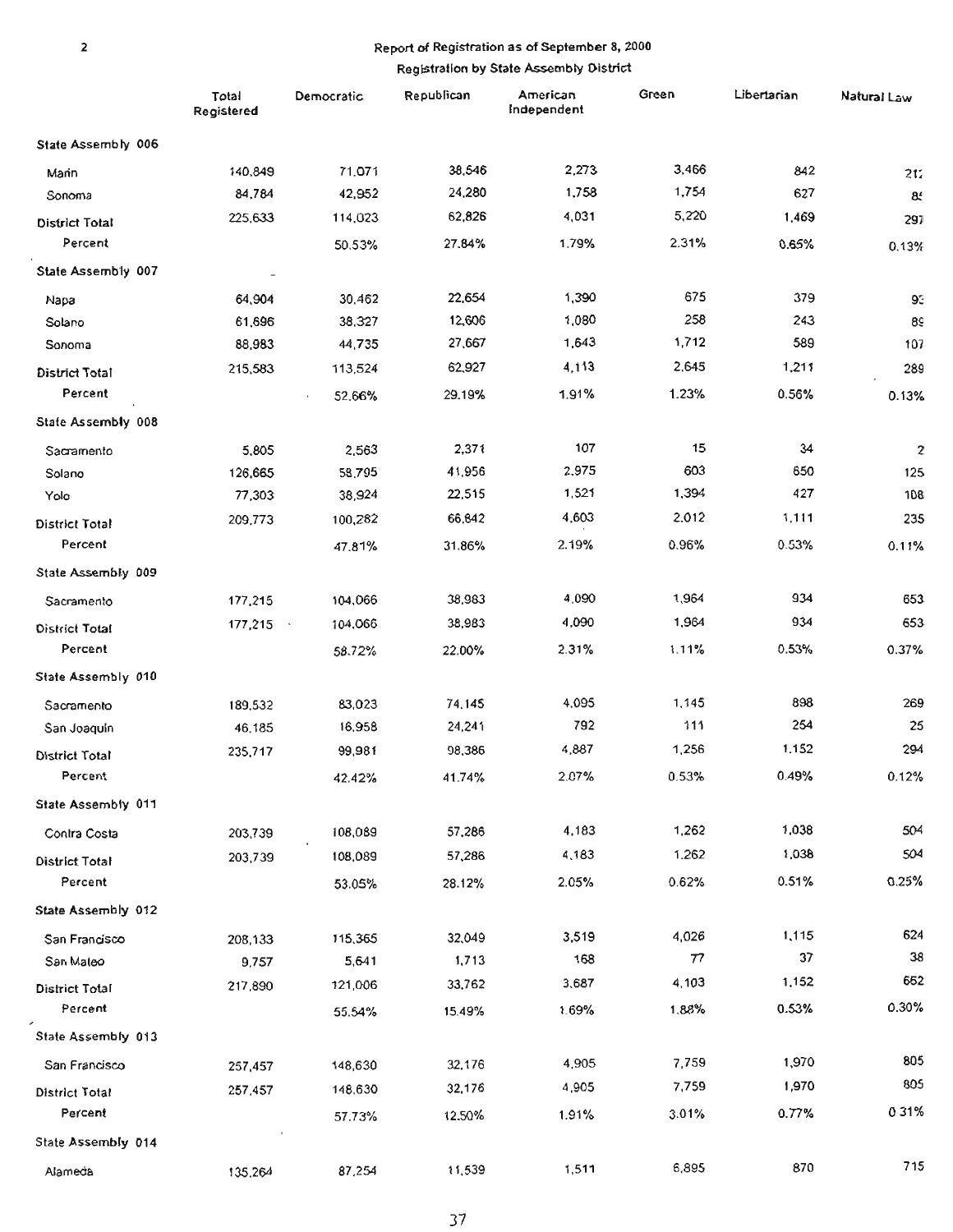| Reform | Miscellaneous | Declined to<br><b>State</b> |  |  |
|--------|---------------|-----------------------------|--|--|
|        |               |                             |  |  |
| 834    | 502           | 23,103                      |  |  |
| 511    | 737           | 12,080                      |  |  |
| 1,345  | 1,239         | 35,183                      |  |  |
| 0.60%  | 0.55%         | 15.59%                      |  |  |
|        |               |                             |  |  |
| 287    | 563           | 8,401                       |  |  |
| 308    | 384           | 8,401                       |  |  |
| 456    | 786           | 11,288                      |  |  |
| 1,051  | 1,733         | 28,090                      |  |  |
| 0.49%  | 0.80%         | 13.03%                      |  |  |
|        |               |                             |  |  |
| 25     | 14            | 674                         |  |  |
| 555    | 776           | 20,230                      |  |  |
| 278    | 824           | 11,312                      |  |  |
| 858    | 1,614         | 32,216                      |  |  |
| 0.41%  | 0.77%         | 15.36%                      |  |  |
|        |               |                             |  |  |
| 1,344  | 1,530         | 23,651                      |  |  |
| 1,344  | 1,530         | 23,651                      |  |  |
| 0.76%  | 0.86%         | 13.35%                      |  |  |
|        |               |                             |  |  |
| 959    | 778           | 24,220                      |  |  |
| 103    | 697           | 3,004                       |  |  |
| 1,062  | 1,475         | 27.224                      |  |  |
| 0.45%  | 0.63%         | 11.55%                      |  |  |
| 924    | 7,585         | 22,868                      |  |  |
| 924    | 7,585         | 22,868                      |  |  |
| 0.45%  | 3.72%         | 11.22%                      |  |  |
|        |               |                             |  |  |
| 510    | 1,379         | 49,546                      |  |  |
| 14     | 67            | 2,002                       |  |  |
| 524    | 1,446         | 51,548                      |  |  |
| 0.24%  | 0.66%         | 23.66%                      |  |  |
|        |               |                             |  |  |
| 910    | 2,287         | 58,015                      |  |  |
| 910    | 2,287         | 58,015                      |  |  |
| 0.35%  | 0.89%         | 22.53%                      |  |  |
|        |               |                             |  |  |
| 268    | 2.597         | 23.615                      |  |  |

 $\overline{\phantom{a}}$ 

 $\frac{1}{2}$ 

 $\ddot{\phantom{a}}$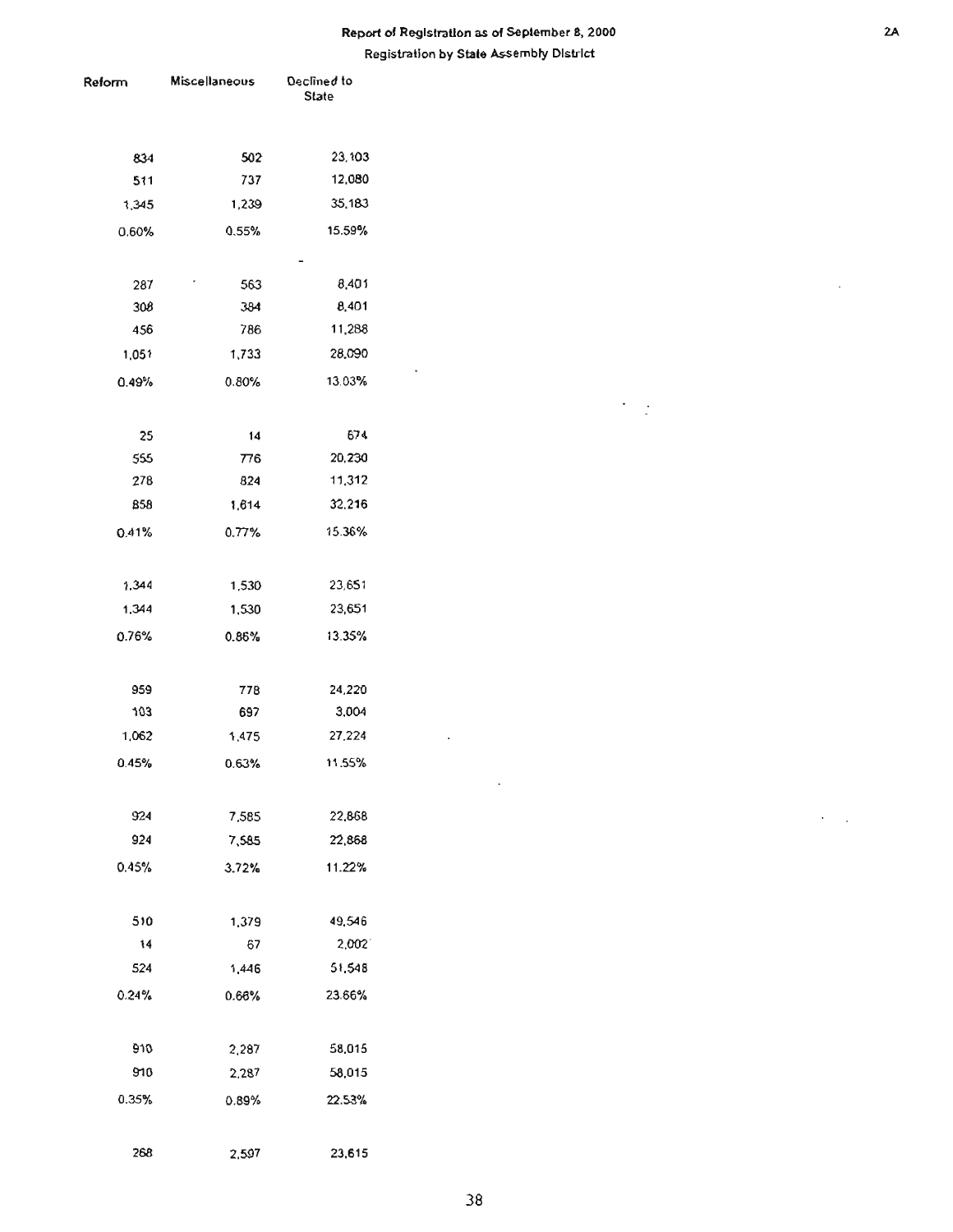|                       | Total<br>Registered | Democratic | Republican | American<br>Independent | Green | Libertarian | Natural Law |
|-----------------------|---------------------|------------|------------|-------------------------|-------|-------------|-------------|
| State Assembly 014    |                     |            |            |                         |       |             |             |
| Contra Costa          | 74,155              | 50,867     | 9,623      | 1, 113                  | 1,241 | 294         | 405         |
| District Total        | 209,419             | 138,121    | 21,162     | 2,624                   | 8,136 | 1,164       | 1,120       |
| Percent               |                     | 65.95%     | 10.11%     | 1.25%                   | 3.89% | 0.56%       | 0.53%       |
| State Assembly 015    |                     |            |            |                         |       |             |             |
| Alameda               | 63,115              | 24,554     | 25,877     | 1,394                   | 270   | 325         | 34          |
| Contra Costa          | 198,326             | 74,952     | 89,124     | 3,220                   | 1,080 | 892         | 330         |
| District Total        | 261,441             | 99,506     | 115,001    | 4,614                   | 1,350 | 1.217       | 364         |
| Percent               |                     | 38.06%     | 43.99%     | 1.76%                   | 0.52% | 0.47%       | 0.14%       |
| State Assembly 016    |                     |            |            |                         |       |             |             |
| Alameda               | 167,663             | 108,347    | 22,723     | 2,578                   | 2,902 | 674         | 1,257       |
| District Total        | 167,663             | 108,347    | 22,723     | 2,578                   | 2,902 | 674         | 1,257       |
| Percent               |                     | 64.62%     | 13.55%     | 1.54%                   | 1.73% | 0.40%       | 0.75%       |
| State Assembly 017    |                     |            |            |                         |       |             |             |
| San Joaquin           | 173,386             | 83,701     | 70,444     | 2,695                   | 474   | 690         | 122         |
| <b>District Total</b> | 173.386             | 83,701     | 70,444     | 2.695                   | 474   | 690         | 122         |
| Percent               |                     | 48.27%     | 40.63%     | 1.55%                   | 0.27% | 0.40%       | 0.07%       |
| State Assembly 018    |                     |            |            |                         |       |             |             |
| Alameda               | 175,756             | 98,656     | 43,020     | 3,134                   | 976   | 824         | 405         |
| <b>District Total</b> | 175,756             | 98,656     | 43,020     | 3.134                   | 976   | 824         | 405         |
| Percent               |                     | 56.13%     | 24.48%     | 1.78%                   | 0.56% | 0.47%       | 0.23%       |
| State Assambly 019    |                     |            |            |                         |       |             |             |
| San Maleo             | 179,413             | 94,707     | 46,995     | 3,272                   | 1,351 | 846         | 445         |
| District Total        | 179,413             | 94,707     | 46,995     | 3,272                   | 1,351 | 846         | 445         |
| Percent               |                     | 52.79%     | 26.19%     | 1.82%                   | 0.75% | 0.47%       | 0.25%       |
| State Assembly 020    |                     |            | $\epsilon$ |                         |       |             |             |
| Alameda               | 104,507             | 49,515     | 31,103     | 1,852                   | 567   | 565         | 140         |
| Santa Clara           | 70,240              | 30,802     | 20,249     | 1,456                   | 293   | 471         | 135         |
| <b>District Total</b> | 174,747             | 80,317     | 51,352     | 3,308                   | 860   | 1,036       | 275         |
| Percent               |                     | 45.96%     | 29.39%     | 1.89%                   | 0.49% | 0.59%       | 0.16%       |
| State Assembly 021    |                     |            |            |                         |       |             |             |
| San Maleo             | 133,871             | 63,742     | 42,079     | 2,295                   | 1,483 | 906         | 204         |
| Santa Clara           | 71,504              | 32,878     | 22,975     | 793                     | 950   | 541         | 147         |
| <b>District Total</b> | 205,375             | 96,620     | 65,054     | 3,088                   | 2,433 | 1,447       | 351         |
| Percent               |                     | 47.05%     | 31.68%     | 1.50%                   | 1.18% | 0.70%       | 0.17%       |
| State Assembly 022    |                     |            |            |                         |       |             |             |
| Santa Clara           | 180,556             | 83,946     | 53,228     | 3.295                   | 1,481 | 1.580       | 365         |
| <b>District Total</b> | 180,556             | 83,946     | 53,228     | 3,295                   | 1,481 | 1,580       | 365         |
| Percent               |                     | 46.49%     | 29.48%     | 1.82%                   | 0.82% | 0.88%       | 0.20%       |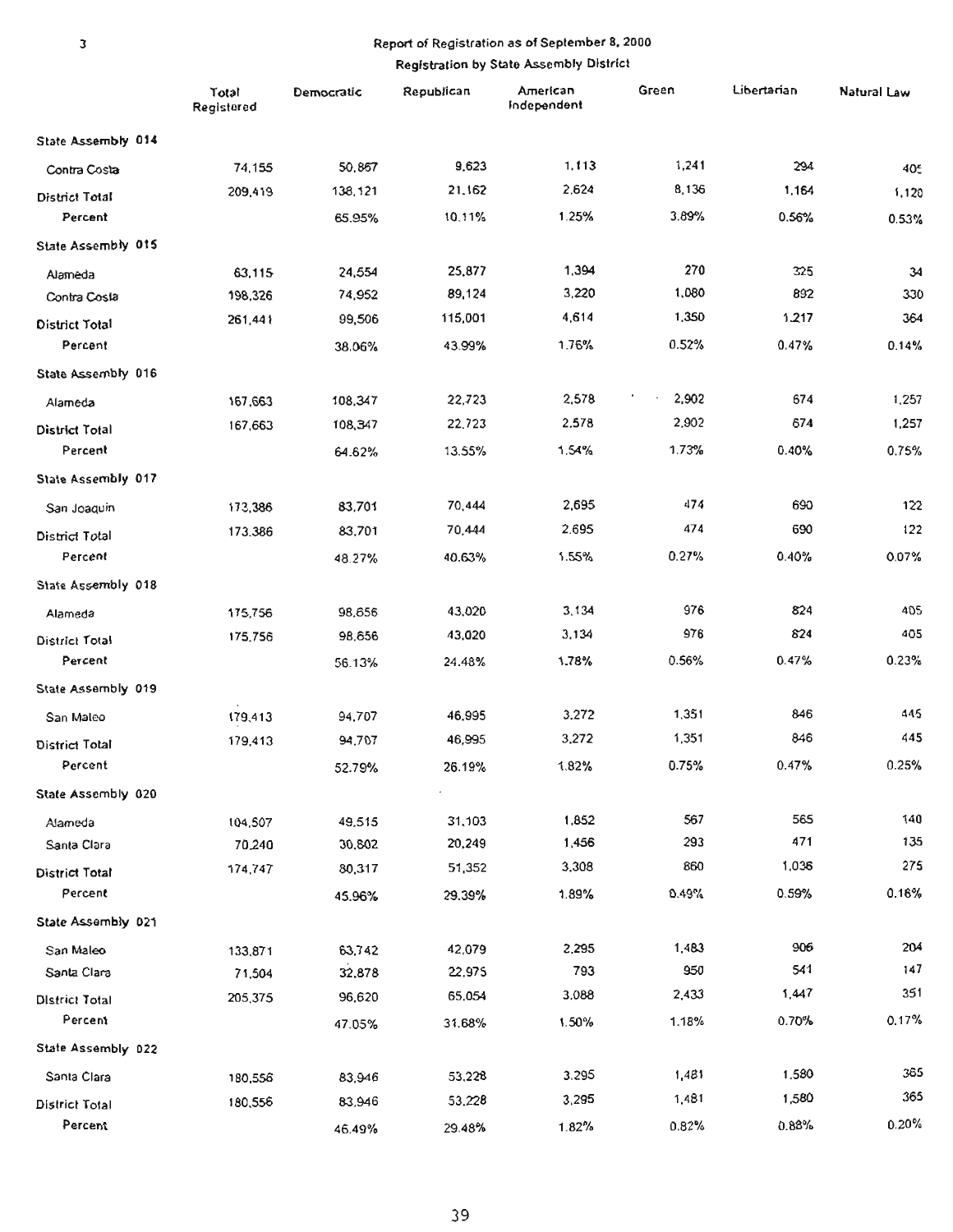| Reform | Miscellaneous | Declined to<br><b>State</b> |  |  |
|--------|---------------|-----------------------------|--|--|
|        |               |                             |  |  |
| 251    | 3,424         | 6,937                       |  |  |
| 519    | 6.021         | 30,552                      |  |  |
| 0.25%  | 2.88%         | 14.59%                      |  |  |
|        |               |                             |  |  |
| 217    | 475           | 9,969                       |  |  |
| 886    | 6,121         | 21,721                      |  |  |
| 1,103  | 6,596         | 31,690                      |  |  |
| 0.42%  | 2.52%         | 12.12%                      |  |  |
| 330    | 2.426         | 26,426                      |  |  |
| 330    | 2,426         | 26,426                      |  |  |
| 0.20%  | 1.45%         | 15.76%                      |  |  |
|        |               |                             |  |  |
| 397    | 3,589         | 11,274                      |  |  |
| 397    | 3,589         | 11,274                      |  |  |
| 0.23%  | 2.07%         | 6.50%                       |  |  |
| 664    | 1,707         | 26,370                      |  |  |
| 664    | 1,707         | 26,370                      |  |  |
| 0.38%  | 0.97%         | 15.00%                      |  |  |
| 651    | 724           | 30,422                      |  |  |
| 651    | 724           | 30,422                      |  |  |
|        |               |                             |  |  |
| 0.36%  | 0.40%         | 16.96%                      |  |  |
| 357    | 1.016         | 19,392                      |  |  |
| 463    | 391           | 15,980                      |  |  |
| 820    | 1,407         | 35,372                      |  |  |
| 0.47%  | 0.81%         | 20.24%                      |  |  |
| 665    | 566           | 21,931                      |  |  |
| 343    | 170           | 12,707                      |  |  |
| 1,008  | 736           | 34,638                      |  |  |
| 0.49%  | 0.36%         | 16,87%                      |  |  |
|        |               |                             |  |  |
| 1,207  | 713           | 34,741                      |  |  |
| 1,207  | 713           | 34,741                      |  |  |
| 0.67%  | 0.39%         | 19.24%                      |  |  |

 $\bar{z}$ 

 $\bar{z}$ 

 $\bar{z}$ 

l,

 $\bar{z}$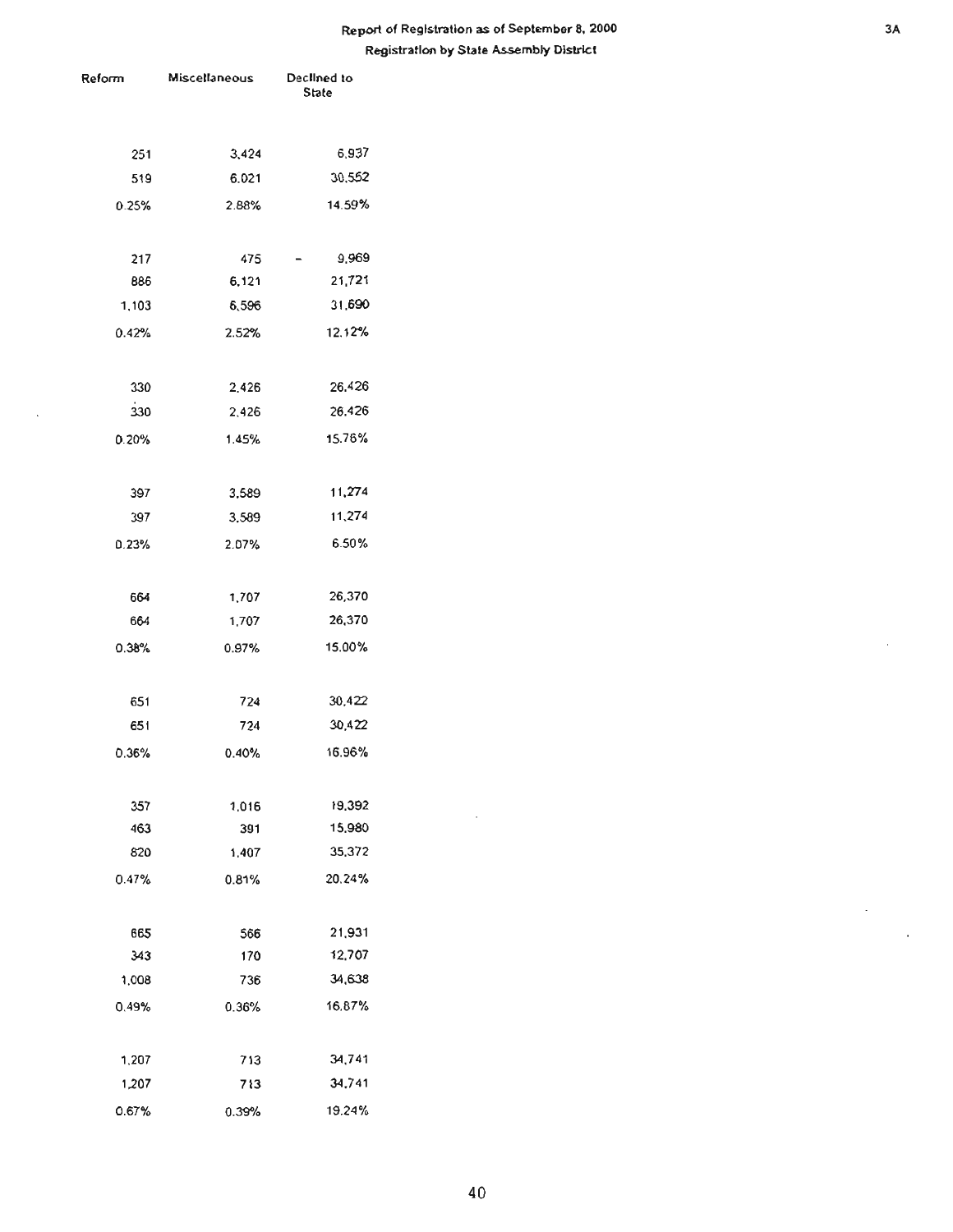|                       | Total<br>Registered | Democratic | Republican | American<br>Independent | Green | Libertarian | Natural Law    |
|-----------------------|---------------------|------------|------------|-------------------------|-------|-------------|----------------|
| State Assembly 023    |                     |            |            |                         |       |             |                |
| Santa Clara           | 138,862             | 75,838     | 29,380     | 3,237                   | 962   | 1,024       | 384            |
| District Total        | 138,862             | 75,838     | 29,380     | 3,237                   | 962   | 1,024       | 384            |
| Percent               |                     | 54.61%     | 21.16%     | 2.33%                   | 0.69% | 0.74%       | 0.28%          |
| State Assembly 024    |                     |            |            |                         |       |             |                |
| Santa Clara           | 219,763             | 92,333     | 81,581     | 4,034                   | 1,349 | 1,586       | 354            |
| <b>District Total</b> | 219,763             | 92,333     | 81,581     | 4,034                   | 1,349 | 1,586       | 354            |
| Percent               |                     | 42.01%     | 37.12%     | 1.84%                   | 0.61% | 0.72%       | 0.16%          |
| State Assembly 025    |                     |            |            |                         |       |             |                |
| Fresno                | 30,412              | 10,107     | 16,408     | 533                     | 85    | 116         | 34             |
| Madera                | 42,120              | .16,096    | 19,790     | 1,002                   | 160   | 215.        | 59             |
| Mariposa              | 10,444              | 3,702      | 4,801      | 275                     | 103   | 91          | 9              |
| Stanislaus            | 105,820             | 45,076     | 44,769     | 2,477                   | 302   | 478         | 72             |
| Tuolumne              | 30,271              | 12,527     | 12,933     | 782                     | 216   | 180         | 25             |
| <b>District Total</b> | 219,067             | 87,508     | 98,701     | 5,069                   | 866   | 1,080       | 199            |
| Percent               |                     | 39.95%     | 45.06%     | 2.31%                   | 0.40% | 0.49%       | 0.09%          |
| State Assembly 026    |                     |            |            |                         |       |             |                |
| Merced                | 81,397              | 41.895     | 28,525     | 1,775                   | 186   | 293         | 59             |
| San Joaquin           | 5,845               | 2,328      | 2,662      | 138                     | 10    | 39          | $\overline{2}$ |
| Stanislaus            | 89,057              | 42.364     | 33,339     | 2,081                   | 221   | 436         | 83             |
| District Total        | 176,299             | 86,588     | 64,526     | 3,994                   | 417   | 768         | 144            |
| Percent               |                     | 49.11%     | 36,60%     | 2.27%                   | 0.24% | 0.44%       | 0.08%          |
| State Assembly 027    |                     |            |            |                         |       |             |                |
| Monterey              | 86,453              | 38,260     | 30,217     | 1,869                   | 1.032 | 545         | 112            |
| Santa Cruz            | 121,916             | 61,089     | 29,278     | 2,212                   | 5,498 | 1,491       | 293            |
| <b>District Total</b> | 208,369             | 99,349     | 59,495     | 4,081                   | 6,530 | 2.036       | 405            |
| Percent               |                     | 47.68%     | 28.55%     | 1.96%                   | 3.13% | 0.98%       | 0.19%          |
| State Assembly 028    |                     |            |            |                         |       |             |                |
| Monierey              | 66,678              | 36,336     | 19,496     | 1.328                   | 240   | 285         | 49             |
| San Benito            | 25,447              | 11,882     | 9,026      | 613                     | 122   | 190         | 16             |
| Santa Clara           | 71,678              | 31,893     | 25,404     | 1,423                   | 259   | 455         | 108            |
| Santa Cruz            | 17,634              | 10,687     | 3,801      | 269                     | 117   | 64          | 24             |
| District Total        | 181,437             | 90,798     | 57,727     | 3,633                   | 738   | 994         | 197            |
| Percent               |                     | 50.04%     | 31.82%     | 2.00%                   | 0.41% | 0.55%       | 0.11%          |
| State Assembly 029    |                     |            |            |                         |       |             |                |
| Fresno                | 158,256             | 61,579     | 74,914     | 3,107                   | 631   | 768         | 187            |
| Tulare                | 49,845              | 16,862     | 25,355     | 1,190                   | 163   | 216         | 67             |
| <b>District Total</b> | 208,101             | 78,441     | 100,269    | 4,297                   | 794   | 984         | 254            |
| Percent               |                     | 37.69%     | 48.18%     | 2.06%                   | 0.38% | 0.47%       | 0.12%          |
| State Assembly 030    |                     |            |            |                         |       |             |                |
| Fresno                | 34,713              | 16,670     | 12,973     | 787                     | 81    | 149         | $30$           |
| Kem                   | 56,915              | 31,033     | 17,507     | 1,665                   | 79    | 250         | ${\bf 87}$     |
| Kings                 | 43,348              | 18,000     | 18,894     | 1,071                   | 76    | 124         | 63             |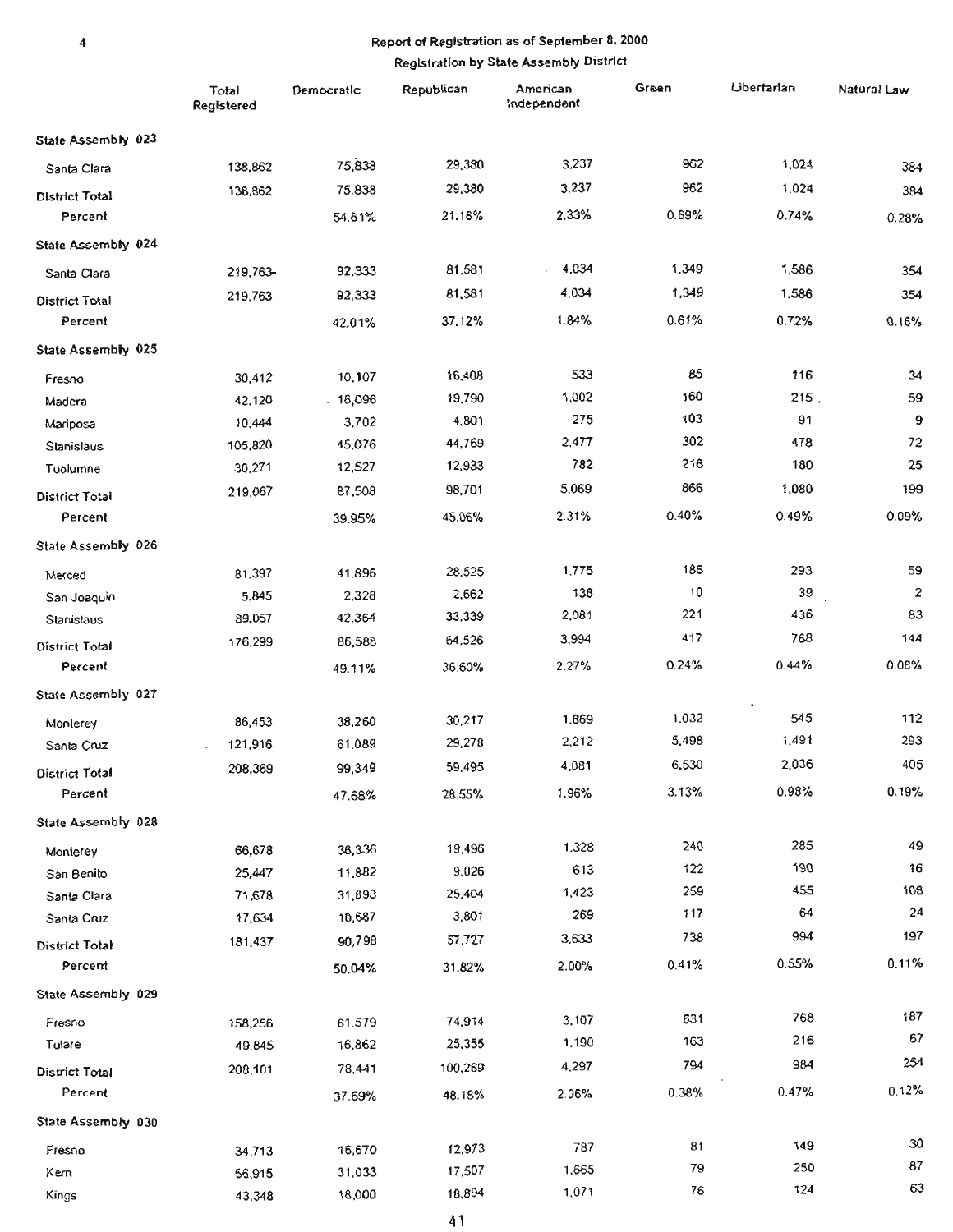$\overline{\phantom{a}}$ 

| ≀eform          | <b>Miscellaneous</b> | Declined to<br><b>State</b> |  |  |
|-----------------|----------------------|-----------------------------|--|--|
|                 |                      |                             |  |  |
| 924             | 1,245                | 25,868                      |  |  |
| 924             | 1.245                | 25,868                      |  |  |
| 0.67%           | 0.90%                | 18.63%                      |  |  |
| 1,186           | 620                  | 36,720                      |  |  |
| 1,186           | 620                  | 36,720                      |  |  |
| 0.54%           | 0.28%                | 16.71%                      |  |  |
| 91              | 52                   | 2.986                       |  |  |
| 141             | 235                  | 4,422                       |  |  |
| 39              | 92                   | 1,332                       |  |  |
| 614             | 974                  | 11,058                      |  |  |
| 241             | 133                  | 3,234                       |  |  |
| 1,126           | 1,486                | 23,032                      |  |  |
| 0.51%           | 0.68%                | 10.51%                      |  |  |
| 230             | 316                  | 8.117                       |  |  |
| 17              | 135                  | 514                         |  |  |
| 376             | 924                  | 9,233                       |  |  |
| 623             | 1,375                | 17,864                      |  |  |
| 0.35%           | 0.78%                | 10.13%                      |  |  |
| 466             | 792                  | 13,160                      |  |  |
| 840             | 1,127                | 20,088                      |  |  |
| 1,306           | 1,919                | 33,248                      |  |  |
| 0.63%           | 0.92%                | 15.96%                      |  |  |
| 207             | 535                  | 8,202                       |  |  |
| 125             | 152                  | 3,321                       |  |  |
| 319             | 290                  | 11,527                      |  |  |
| 69              | 162                  | 2,441                       |  |  |
| 720             | 1,139                | 25.491                      |  |  |
| 0.40%           | 0.63%                | 14.05%                      |  |  |
| 508             | 438                  | 16,124                      |  |  |
| 111             | 184                  | 5,697                       |  |  |
| 619             | 622                  | 21,821                      |  |  |
| $0.30\%$        | 0.30%                | 10.49%                      |  |  |
| 149             | 168                  | 3,706                       |  |  |
| 215             | 427                  | 5,652                       |  |  |
| 1 <sub>07</sub> | 287                  | 4.726                       |  |  |

 $\overline{a}$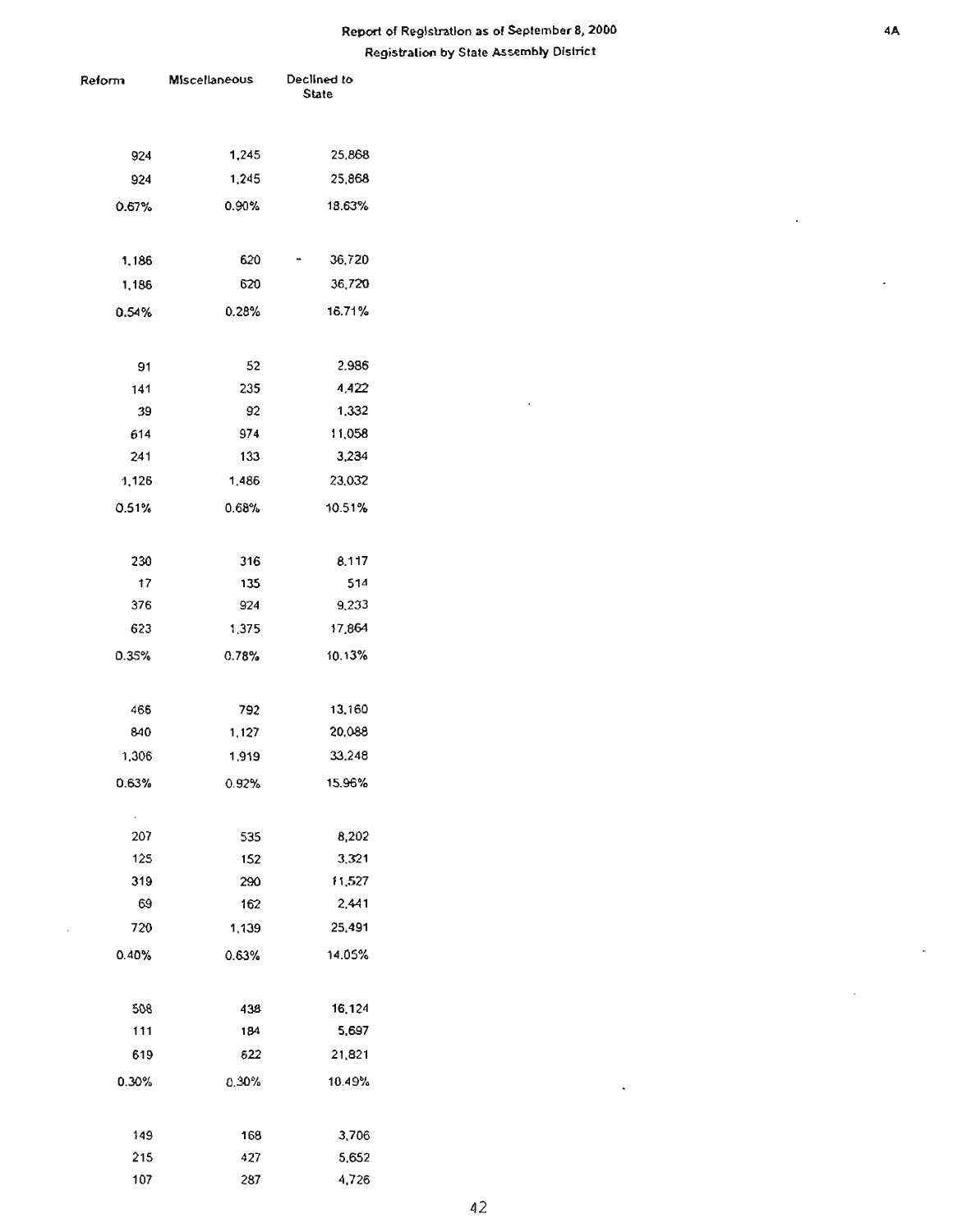## **Registration by State Assembly District**

 $\cdot$ 

|                       | Total<br>Registered | Democratic | Republican | American<br>Independent | Green | Libertarian    | Natural Law    |
|-----------------------|---------------------|------------|------------|-------------------------|-------|----------------|----------------|
| State Assembly 030    |                     |            |            |                         |       |                |                |
| Madera                | 2,719               | 1,014      | 1,372      | 57                      | 4     | $\overline{7}$ | 3              |
| District Total        | 137,695             | 66,717     | 50,746     | 3,580                   | 240   | 530            | 183            |
| Percent               |                     | 48.45%     | 36.85%     | 2.60%                   | 0.17% | 0.38%          | 0.13%          |
| State Assembly 031    |                     |            |            |                         |       |                |                |
| Fresno                | 94,545              | 50,506     | 31,252     | 1,852                   | 318   | 361            | 157            |
| Tufare                | 29,036              | 13,720     | 10,998     | 648                     | 58    | 108            | 49             |
| District Total        | 123,581             | 64,226     | 42,250     | 2,500                   | 376   | 469            | 206            |
| Percent               |                     | 51.97%     | 34.19%     | 2.02%                   | 0.30% | 0.38%          | 0.17%          |
| State Assembly 032    |                     |            |            |                         |       |                |                |
| Kem                   | 152,720             | 52,605     | 78,192     | 4,118                   | 349   | 906            | 142            |
| Tulare                | 45,329              | 18,078     | 20,497     | 1,176                   | 99    | 173            | 51             |
| District Total        | 198,049             | 70,683     | 98,689     | 5,294                   | 448   | 1,079          | 193            |
| Percent               |                     | 35.69%     | 49.83%     | 2.67%                   | 0.23% | 0.54%          | 0.10%          |
| State Assembly 033    |                     |            |            |                         |       |                |                |
| San Luis Obispo       | 136,734             | 49,839     | 59,801     | 3,190                   | 1,842 | 1,012          | 258            |
| Santa Barbara         | 72,859              | 28,854     | 31,602     | 1,585                   | 227   | 345            | 68             |
| <b>District Total</b> | 209,593             | 78,693     | 91,403     | 4,775                   | 2,069 | 1,357          | 326            |
| Percent               |                     | 37.55%     | 43.61%     | 2.28%                   | 0.99% | 0.65%          | 0.16%          |
| State Assembly 034    |                     |            |            |                         |       |                |                |
| Inyo                  | 10,039              | 3.517      | 4,823      | 289                     | 66    | 57             | $\overline{7}$ |
| Kem                   | 49.296              | 14,698     | 24,868     | 1,639                   | 136   | 408            | 53             |
| San Bernardino        | 126,383             | 46,800     | 55,841     | 4,543                   | 275   | 794            | 102            |
| District Total        | 185,718             | 65,015     | 85,532     | 6,471                   | 477   | 1,259          | 162            |
| Percent               |                     | 35.01%     | 46.05%     | 3.48%                   | 0.26% | 0.68%          | 0.09%          |
| State Assembly 035    |                     |            |            |                         |       |                |                |
| Santa Barbara         | 136,669             | 58,029     | 46,067     | 2,721                   | 2,843 | 1,024          | 313            |
| Ventura               | 91,301              | 38,754     | 34,076     | 2,177                   | 1,318 | 670            | 296            |
| <b>District Total</b> | 227,970             | 96,783     | 80,143     | 4,898                   | 4,161 | 1,694          | 609            |
| Percent               |                     | 42.45%     | 35.16%     | 2.15%                   | 1.83% | 0.74%          | 0.27%          |
| State Assembly 036    |                     |            |            |                         |       |                |                |
| Los Angeles           | 208,273             | 73,240     | 97,290     | 5,396                   | 605   | 1,083          | 512            |
| District Total        | 208,273             | 73,240     | 97,290     | 5,396                   | 605   | 1,083          | 512            |
| Percent               |                     | 35.17%     | 46.71%     | 2.59%                   | 0.29% | 0.52%          | 0.25%          |
| State Assembly 037    |                     |            |            |                         |       |                |                |
| Ventura               | 196,914             | 77,262     | 81.904     | 4,373                   | 964   | 1,114          | 580            |
| <b>District Total</b> | 196,914             | 77,262     | 81,904     | 4,373                   | 964   | 1,114          | 580            |
| Percent               |                     | 39.24%     | 41.59%     | 2.22%                   | 0.49% | 0.57%          | 0.29%          |
| State Assembly 038    |                     |            |            |                         |       |                |                |
| Los Angeles           | 126,565             | 54,663     | 49,266     | 2,103                   | 607   | 721            | 270            |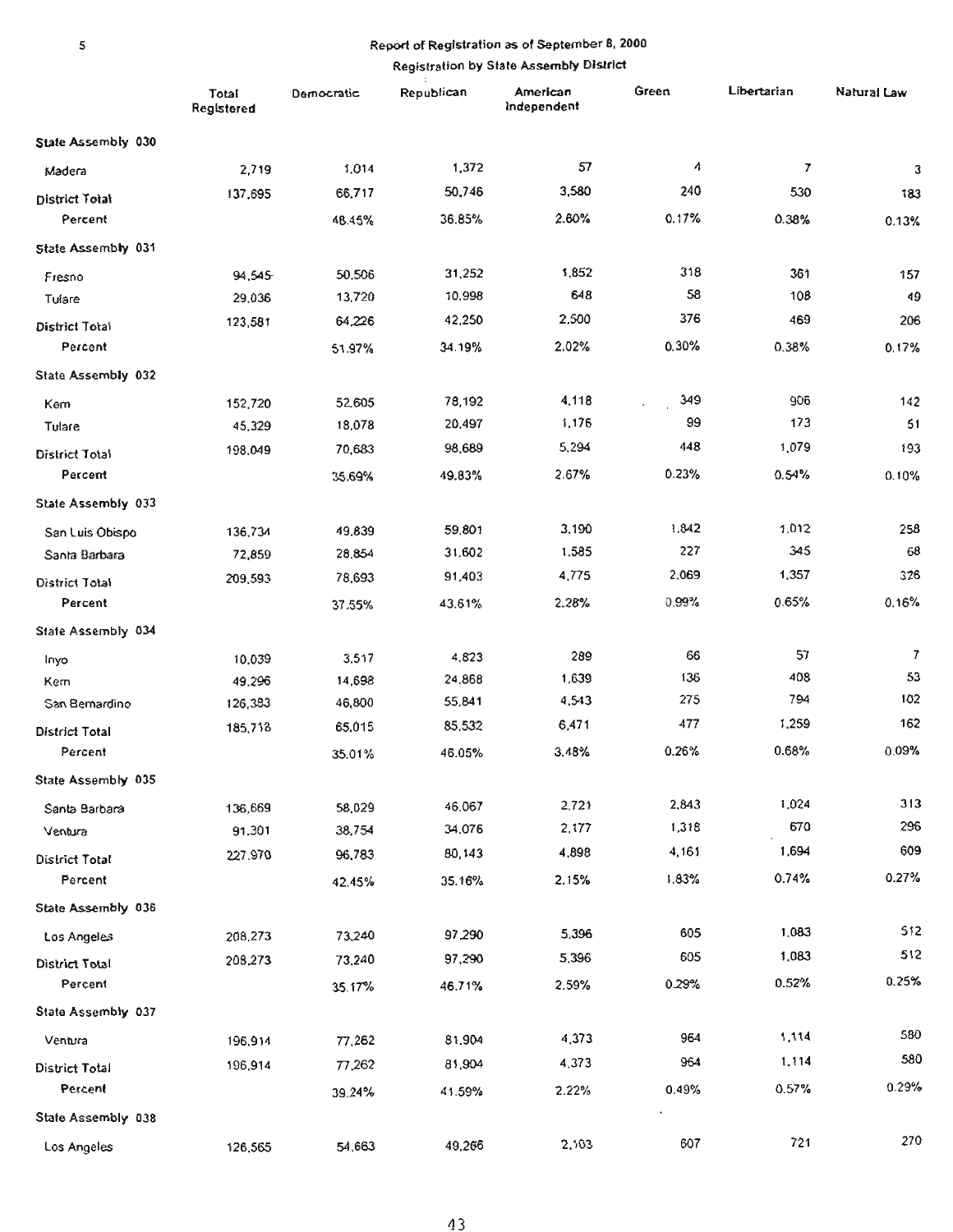| Reform       | <b>Miscellaneous</b>  | Declined to<br>State |
|--------------|-----------------------|----------------------|
| $\mathbf{A}$ | $10\,$                | 248                  |
| 475          | 892                   | 14,332               |
| 0.34%        | 0.65%                 | 10.41%               |
|              | $\cdot$               |                      |
| 353          | 508                   | 9,238<br>-           |
| ${\bf 77}$   | 167                   | 3,211                |
| 430          | 675                   | 12,449               |
| 0.35%        | 0.55%                 | 10.07%               |
| 693          | 616                   | 15,099               |
| 135          | $\ddot{\cdot}$<br>209 | 4,911                |
| 828          | 825                   | 20,010               |
| 0.42%        | 0.42%                 | 10.10%               |
| 652          | 2,079                 | 18,061               |
| 365          | 834                   | 8,979                |
| 1,017        | 2,913                 | 27,040               |
| 0.49%        | 1.39%                 | 12.90%               |
| $20\,$       | $^{\circ}88$          | 1,172                |
| 229          | 208                   | 7,057                |
| 820          | 1,213                 | 15,995               |
| 1,069        | 1,509                 | 24,224               |
| 0.58%        | 0.81%                 | 13.04%               |
| 514          | 2,184                 | 22,974               |
| 706          | 964                   | 12,340               |
| 1,220        | 3,148                 | 35,314               |
| 0.54%        | 1.38%                 | 15.49%               |
| 972          | 1,517                 | 27,658               |
| 972          | 1,517                 | 27,658               |
| 0.47%        | 0.73%                 | 13.28%               |
| 1,221        | 1,970                 | 27,526               |
| 1,221        | 1,970                 | 27,526               |
| 0.62%        | 1.00%                 | 13.98%               |
| 658          | 1,094                 | 17,183               |
|              |                       |                      |

l,

 $\bar{\phantom{a}}$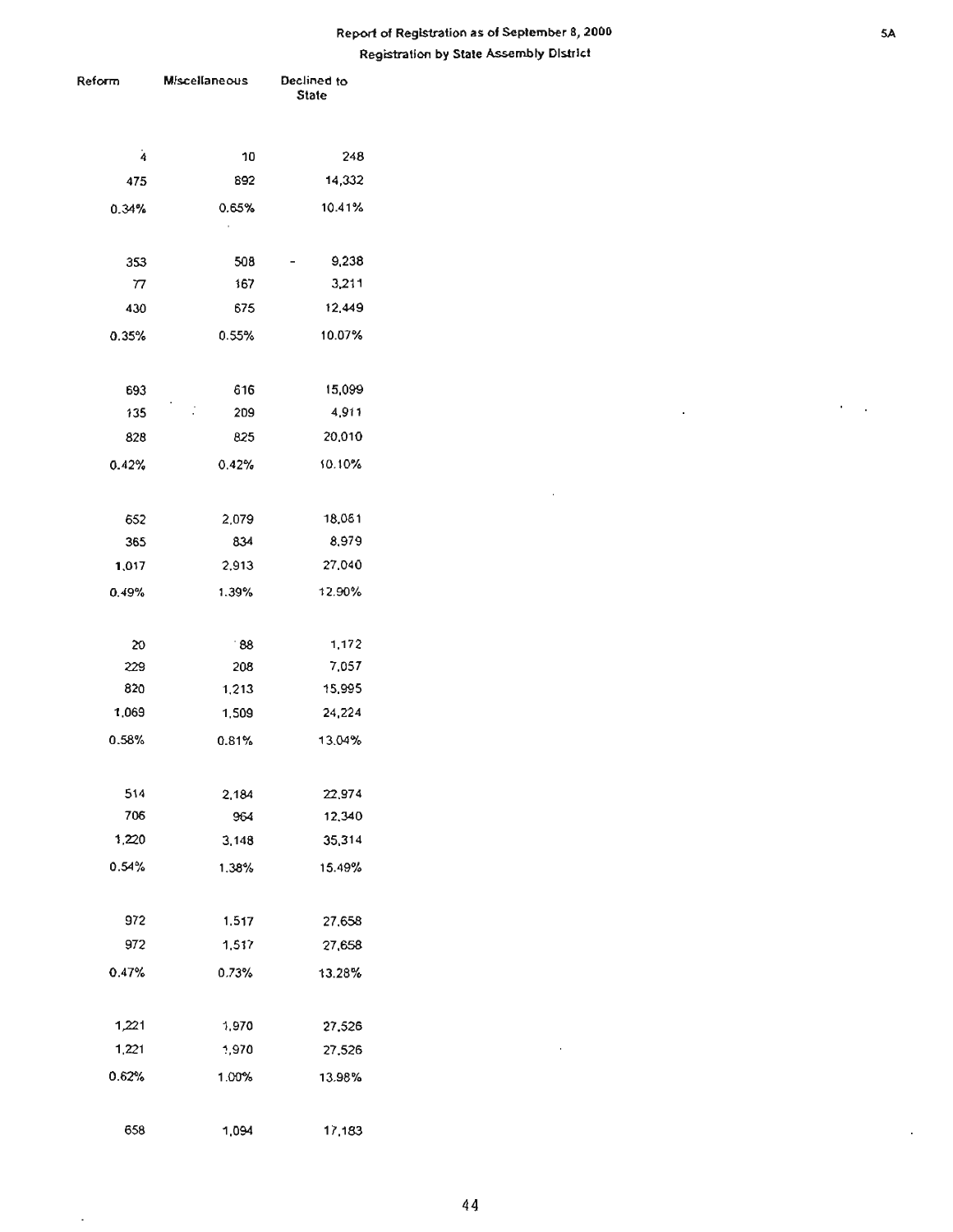|                       | Total<br>Registered | Democratic | Republican | American<br>Independent | Green | Libertarian | Natural Law |
|-----------------------|---------------------|------------|------------|-------------------------|-------|-------------|-------------|
| State Assembly 038    |                     |            |            |                         |       |             |             |
| Ventura               | 88,787              | 29,600     | 42,106     | 2,160                   | 389   | 552         | 195         |
| District Total        | 215,352             | 84,263     | 91,372     | 4,263                   | 996   | 1,273       | 465         |
| Percent               |                     | 39.13%     | 42.43%     | 1.98%                   | 0.46% | 0.59%       | 0.22%       |
| State Assembly 039    |                     |            |            |                         |       |             |             |
| Los Angeles           | 116,525-            | 71,477     | 23,182     | 2,183                   | 458   | 563         | 375         |
| District Total        | 116,525             | 71,477     | 23,182     | 2,183                   | 45B   | 563         | 375         |
| Percent               |                     | 61.34%     | 19.89%     | 1.87%                   | 0.39% | 0.48%       | 0.32%       |
| State Assembly 040    |                     |            |            |                         |       |             |             |
| Los Angeles           | 158,683             | 85,541     | 40,333     | 3,320                   | 1,039 | 1,069       | 503         |
| <b>District Total</b> | 158,683             | 85,541     | 40,333     | 3,320                   | 1,039 | 1,069       | 503         |
| Percent               |                     | 53.91%     | 25.42%     | 2.09%                   | 0.65% | 0.67%       | 0.32%       |
| State Assembly 041    |                     |            |            |                         |       |             |             |
| Los Angeles           | 237,084             | 115,923    | 76,025     | 3,679                   | 2,089 | 1.473       | 742         |
| <b>District Total</b> | 237,084             | 115.923    | 76,025     | 3,679                   | 2,089 | 1,473       | 742         |
| Percent               |                     | 48.90%     | 32.07%     | 1.55%                   | 0.88% | 0.62%       | 0.31%       |
| State Assembly 042    |                     |            |            |                         |       |             |             |
| Los Angeles           | 231.031             | 127,871    | 50,553     | 3,614                   | 1,962 | 1,605       | 826         |
| <b>District Total</b> | 231.031             | 127,871    | 50,553     | 3.614                   | 1,962 | 1,605       | 826         |
| Percent               |                     | 55.35%     | 21.88%     | 1.56%                   | 0.85% | 0.69%       | 0.36%       |
| State Assembly 043    |                     |            |            |                         |       |             |             |
| Los Angeles           | 182,565             | 81,609     | 61,977     | 3,305                   | 1,142 | 1,261       | 433         |
| District Total        | 182,565             | 81,609     | 61,977     | 3,305                   | 1,142 | 1,261       | 433         |
| Percent               |                     | 44.70%     | 33.95%     | 1.81%                   | 0.63% | 0.69%       | 0.24%       |
| State Assembly 044    |                     |            |            |                         |       |             |             |
| Los Angeles           | 215,201             | 96,833     | 79,260     | 3,149                   | 1,378 | 1,316       | 664         |
| <b>District Total</b> | 215,201             | 96,833     | 79,260     | 3,149                   | 1,378 | 1,316       | 664         |
| Percent               |                     | 45.00%     | 36.83%     | 1.46%                   | 0.64% | 0.61%       | 0.31%       |
| State Assembly 045    |                     |            |            |                         |       |             |             |
| Los Angeles           | 115,105             | 71,186     | 18,723     | 1,924                   | 1,011 | 692         | 526         |
| <b>District Total</b> | 115,105             | 71,186     | 18,723     | 1,924                   | 1,011 | 692         | 526         |
| Percent               |                     | 61.84%     | 16.27%     | 1.67%                   | 0.88% | 0.60%       | 0.46%       |
| State Assembly 046    |                     |            |            |                         |       |             |             |
| Los Angeles           | 73,215              | 46,793     | 10,939     | 1,254                   | 426   | 351         | 400         |
| District Total        | 73,215              | 46,793     | 10,939     | 1,254                   | 426   | 351         | 400         |
| Percent               |                     | 63.91%     | 14.94%     | 1.71%                   | 0.58% | 0.48%       | 0.55%       |
| State Assembly 047    |                     |            |            |                         |       |             |             |
| Los Angeles           | 191,447             | 134,407    | 24,076     | 2,617                   | 1,178 | 739         | 1,847       |
| <b>District Total</b> | 191,447             | 134,407    | 24,076     | 2,617                   | 1,178 | 739         | 1,847       |
| Percent               |                     | 70.21%     | 12.58%     | 1.37%                   | 0.62% | 0.39%       | 0.96%       |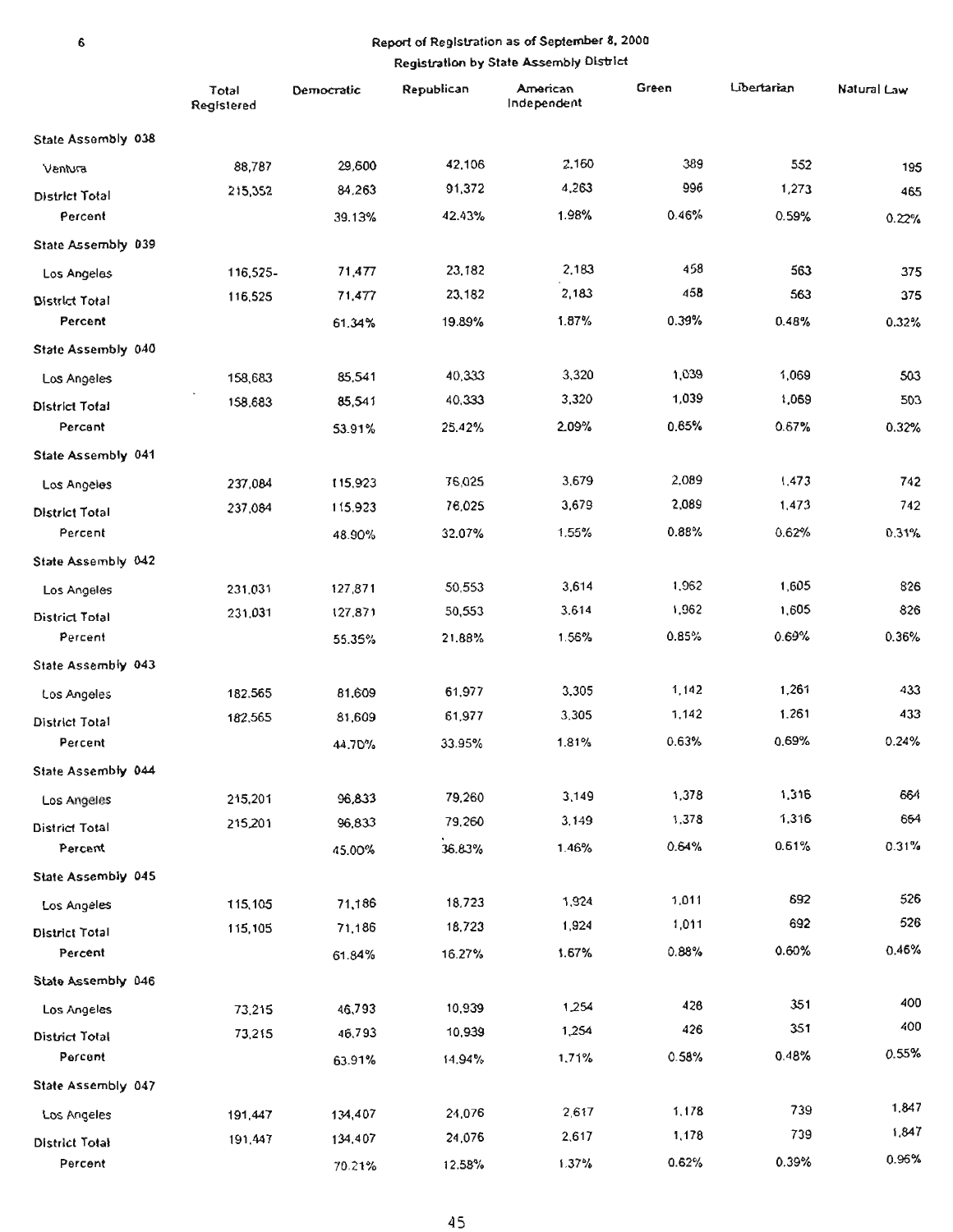$\epsilon$  $\langle \cdot \rangle$ 

| Reform    | Miscellaneous | Declined to<br><b>State</b> |  |
|-----------|---------------|-----------------------------|--|
| 462       | 773           | 12,550                      |  |
| 1,120     | 1,867         | 29,733                      |  |
| 0.52%     | 0.87%         | 13.81%                      |  |
| 453       | 1,435         | 16,399                      |  |
| ۰.<br>453 | 1,435         | 16,399                      |  |
| 0.39%     | 1.23%         | 14.07%                      |  |
| 951       | 1,747         | 24,180                      |  |
| 951       | 1,747         | 24,180                      |  |
| 0.60%     | 1.10%         | 15.24%                      |  |
| 1,670     | 2,060         | 33,423                      |  |
| 1,670     | 2,060         | 33,423                      |  |
| 0.70%     | 0.87%         | 14.10%                      |  |
| 1,356     | 2,372         | 40,872                      |  |
| 1,356     | 2,372         | 40,872                      |  |
| 0.59%     | 1.03%         | 17.69%                      |  |
| 1,056     | 1,752         | 30,030                      |  |
| 1,056     | 1,752         | 30,030                      |  |
| 0.58%     | 0.96%         | 16.45%                      |  |
| 925       | 1,725         | 29,951                      |  |
| 925       | 1.725         | 29,951                      |  |
| 0.43%     | $0.80\%$      | 13.92%                      |  |
| 390       | 1,708         | 18,945                      |  |
| 390       | 1,708         | 18,945                      |  |
| 0.34%     | 1.48%         | 16.46%                      |  |
| 243       | 1,070         | 11,739                      |  |
| 243       | 1,070         | 11,739                      |  |
| 0.33%     | 1.46%         | 16.03%                      |  |
| 1,066     | 1,767         | 23,750                      |  |
| 1,066     | 1,767         | 23,750                      |  |
| 0.56%     | 0.92%         | 12.41%                      |  |

 $\sim$ 

 $\cdot$ 

 $\overline{\phantom{a}}$ 

 $\sim$ 

 $\sim$ 

 $\sim$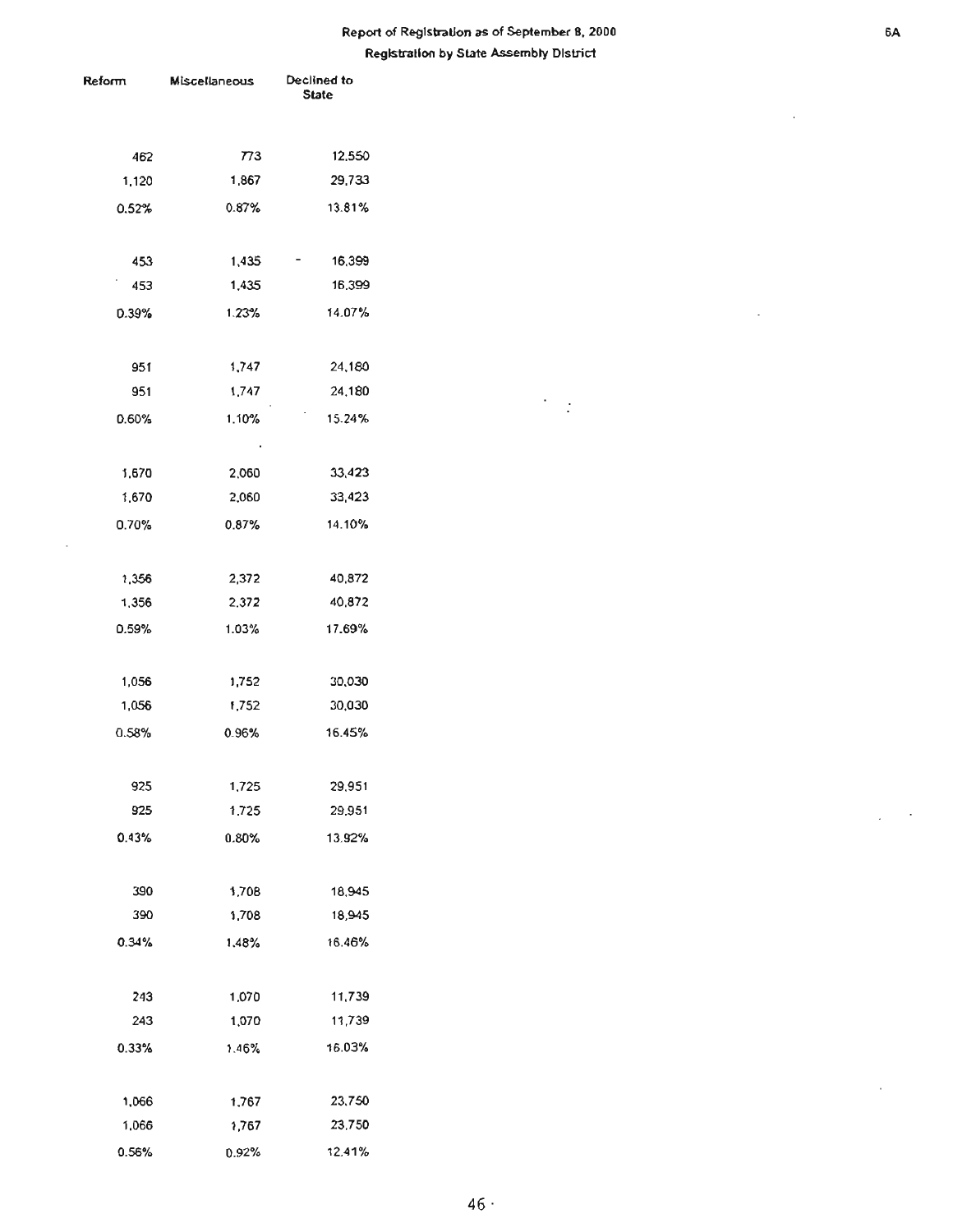|                       | Total<br>Registered | Democratic | Republican | American<br>Independent | Green | Libertarian | Natural Law |
|-----------------------|---------------------|------------|------------|-------------------------|-------|-------------|-------------|
| Stale Assembly 048    |                     |            |            |                         |       |             |             |
| Los Angeles           | 116,906             | 91,920     | 7,629      | 1,764                   | 689   | 210         | 2,468       |
| District Total        | 116,906             | 91,920     | 7,629      | 1,764                   | 689   | 210         | 2,468       |
| Percent               |                     | 78.63%     | 6.53%      | 1.51%                   | 0.59% | 0.18%       | 2.11%       |
| State Assembly 049    |                     |            |            |                         |       |             |             |
| Los Angeles           | 134,357             | 76,783     | 28,427     | 2,194                   | 524   | 469         | 431         |
| <b>District Total</b> | 134,357             | 76,783     | 28,427     | 2,194                   | 524   | 469         | 431         |
| Percent               | J                   | 57.15%     | 21.16%     | 1.63%                   | 0.39% | 0.35%       | 0.32%       |
| State Assembly 050    |                     |            |            |                         |       |             |             |
| <b>Los Angeles</b>    | 87,469              | 60,413     | 11,529     | 1,688                   | 234   | 333         | 591         |
| District Total        | 87,469              | 60,413     | 11,529     | 1,688                   | 234   | 333         | 591         |
| Percent               |                     | 69.07%     | 13,18%     | 1.93%                   | 0.27% | 0.38%       | 0.68%       |
| State Assembly 051    |                     |            |            |                         |       |             |             |
| Los Angeles           | 154,070             | 103,069    | 23,948     | 2,622                   | 671   | 611         | 3.203       |
| <b>District Total</b> | 154,070             | 103,069    | 23,948     | 2,622                   | 671   | 611         | 3,203       |
| Percent               |                     | 66.90%     | 15.54%     | 1.70%                   | 0.44% | 0.40%       | 2.08%       |
| State Assembly 052    |                     |            |            |                         |       |             |             |
| Los Angeles           | 130,847             | 94,542     | 13,865     | 2,370                   | 951   | 361         | 3,407       |
| District Total        | 130,847             | 94,542     | 13,865     | 2,370                   | 951   | 361         | 3,407       |
| Percent               |                     | 72.25%     | 10.60%     | 1.81%                   | 0.73% | 0.28%       | 2.60%       |
| State Assembly 053    |                     |            |            |                         |       |             |             |
| Los Angeles           | 227,908             | 93,831     | 85,578     | 4,069                   | 1,690 | 1,662       | 797         |
| District Total        | 227,908             | 93,831     | 85,578     | 4,069                   | 1,690 | 1,662       | 797         |
| Percent               |                     | 41.17%     | 37.55%     | 1.79%                   | 0.74% | 0.73%       | 0.35%       |
| State Assembly 054    |                     |            |            |                         |       |             |             |
| Los Angeles           | 209,879             | 95,345     | 75,473     | 3,724                   | 1,522 | 1,325       | 958         |
| <b>District Total</b> | 209,879             | 95,345     | 75,473     | 3,724                   | 1,522 | 1,325       | 958         |
| Percent               |                     | 45.43%     | 35.96%     | 1.77%                   | 0.73% | 0.63%       | 0.46%       |
| State Assembly 055    |                     |            |            |                         |       |             |             |
| Los Angeles           | 138,191             | 88,223     | 23,714     | 2,548                   | 817   | 547         | 2,033       |
| District Total        | 138,191             | 88,223     | 23,714     | 2,548                   | 817   | 547         | 2.033       |
| Percent               |                     | 63.84%     | 17.16%     | 1.84%                   | 0.59% | 0.40%       | 1.47%       |
| State Assembly 056    |                     |            |            |                         |       |             |             |
| Los Angeles           | 187,636             | 96,030     | 59,655     | 3,413                   | 598   | 811         | 905         |
| District Total        | 187,636             | 96,030     | 59,655     | 3,413                   | 598   | 811         | 905         |
| Percent               |                     | 51.18%     | 31.79%     | 1.82%                   | 0.32% | 0.43%       | 0.48%       |
| State Assembly 057    |                     |            |            |                         |       |             |             |
| Los Angeles           | 127,728             | 71,500     | 30,606     | 2,597                   | 325   | 510         | 438         |
| <b>District Total</b> | 127,728             | 71,500     | 30,606     | 2.597                   | 325   | 510         | 438         |
| Percent               |                     | 55.98%     | 23.96%     | 2.03%                   | 0.25% | 0.40%       | 0.34%       |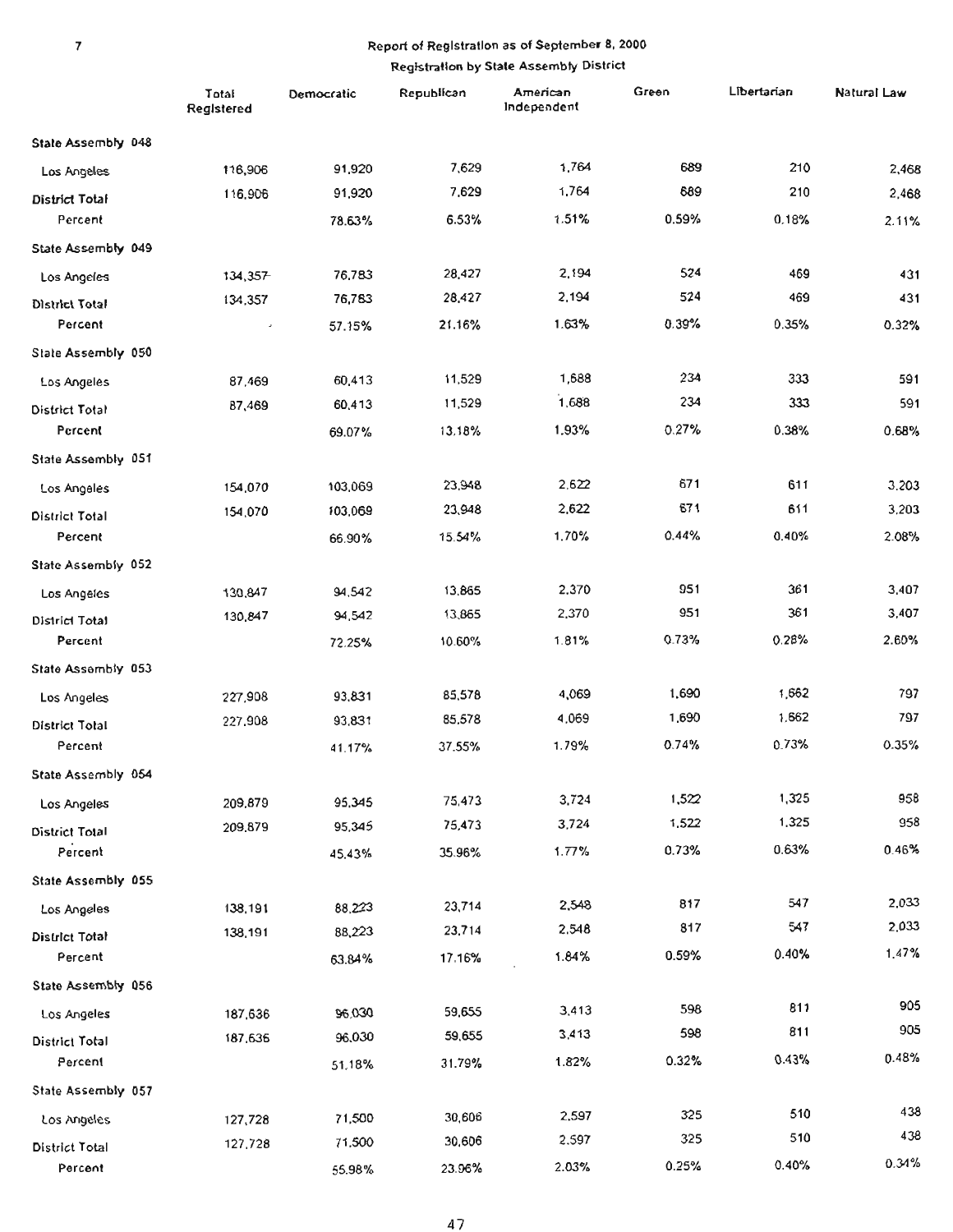| Reform | Miscellaneous | Declined to<br>State |  |  |
|--------|---------------|----------------------|--|--|
|        |               |                      |  |  |
| 509    | 1,170         | 10,547               |  |  |
| 509    | 1,170         | 10,547               |  |  |
| 0.44%  | 1.00%         | 9.02%                |  |  |
|        |               |                      |  |  |
| 412    | 1,553         | 23,564               |  |  |
| 412    | 1,553         | 23,564               |  |  |
| 0.31%  | 1.16%         | 17.54%               |  |  |
|        |               |                      |  |  |
| 210    | 1,080         | 11,391               |  |  |
| 210    | 1,080         | 11,391               |  |  |
| 0.24%  | 1.23%         | 13.02%               |  |  |
|        |               |                      |  |  |
| 830    | 1,493         | 17,623               |  |  |
| 830    | 1,493         | 17,623               |  |  |
| 0.54%  | 0.97%         | 11.44%               |  |  |
|        |               |                      |  |  |
| 438    | 1,517         | 13,396               |  |  |
| 438    | 1.517         | 13,396               |  |  |
| 0.33%  | 1.16%         | 10.24%               |  |  |
|        |               |                      |  |  |
| 1,410  | 1,928         | 36,943               |  |  |
| 1,410  | 1,928         | 36,943               |  |  |
| 0.62%  | 0.85%         | 16.21%               |  |  |
|        |               |                      |  |  |
| 937    | 1,961         | 28,634               |  |  |
| 937    | 1,961         | 28,634               |  |  |
| 0.45%  | 0.93%         | 13.64%               |  |  |
|        |               |                      |  |  |
| 506    | 1,552         | 18,251               |  |  |
| 506    | 1,552         | 18,251               |  |  |
| 0.37%  | 1.12%         | 13.21%               |  |  |
|        |               |                      |  |  |
| 612    | 1,500         | 24,112               |  |  |
| 612    | 1,500         | 24,112               |  |  |
| 0.33%  | 0.80%         | 12.85%               |  |  |
|        |               |                      |  |  |
| 308    | 1,472         | 19,972               |  |  |
| 308    | 1,472         | 19,972               |  |  |
| 0.24%  | 115%          | 15.64%               |  |  |

l,

 $\frac{1}{2}$ 

J,

 $\overline{\phantom{a}}$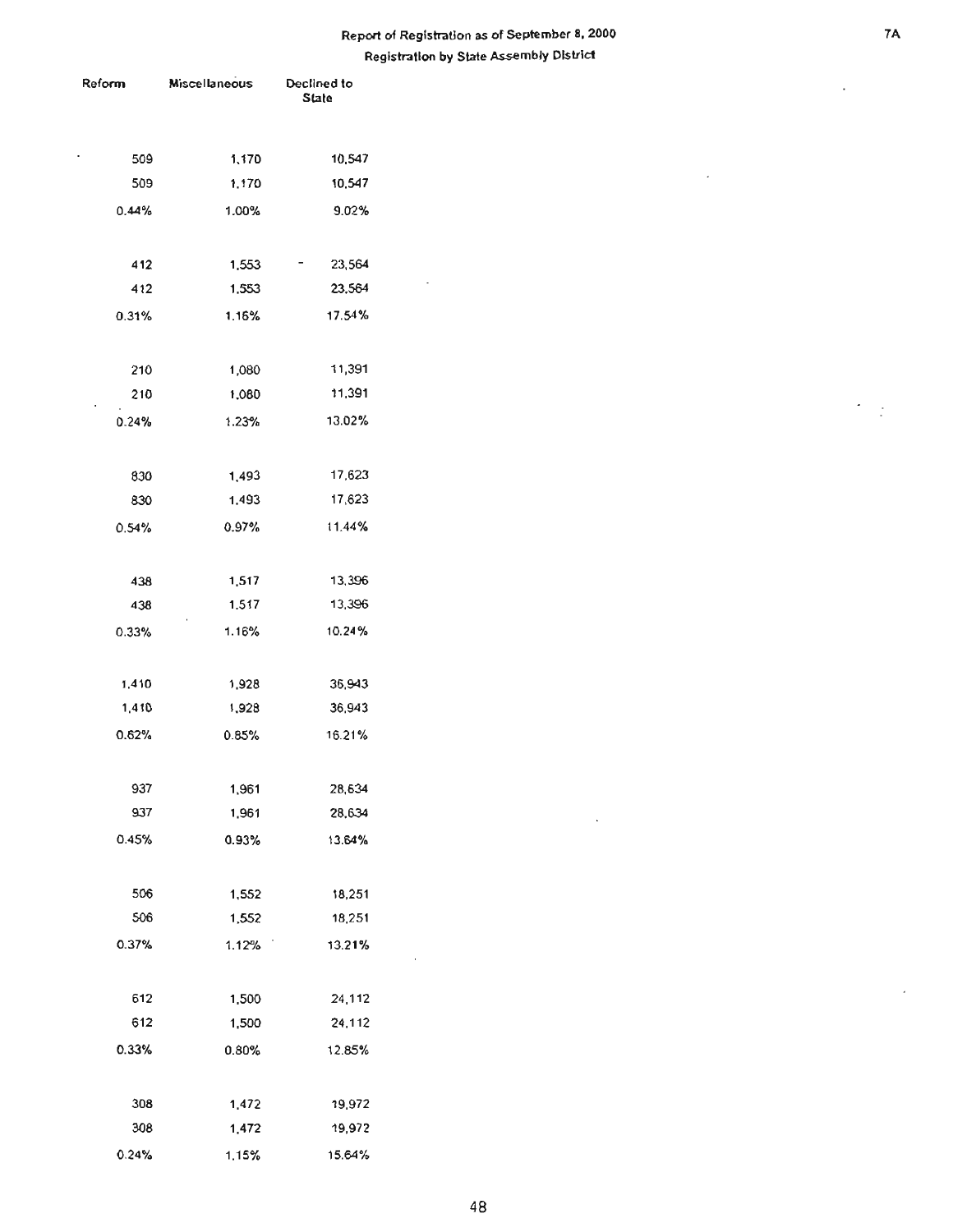|                       | Total<br>Registered | Democratic | Republican | American<br>Independent | Green | Libertarian | Natural Law |
|-----------------------|---------------------|------------|------------|-------------------------|-------|-------------|-------------|
| State Assembly 058    |                     |            |            |                         |       |             |             |
| Los Angeles           | 152,519             | 94,098     | 33,879     | 2,728                   | 415   | 519         | 555         |
| <b>District Total</b> | 152,519             | 94,098     | 33,879     | 2,728                   | 415   | 519         | 555         |
| Percent               |                     | 61.70%     | 22.21%     | 1.79%                   | 0.27% | 0.34%       | 0.36%       |
| State Assembly 059    |                     |            |            |                         |       |             |             |
| Los Angeles           | 203,044             | 78,884     | 86,260     | 3,820                   | 1,067 | 1,004       | 649         |
| <b>District Total</b> | 203,044             | 78,884     | 86,260     | 3,820                   | 1,067 | 1,004       | 649         |
| Percent               |                     | 38.85%     | 42.48%     | 1.88%                   | 0.53% | 0.49%       | 0.32%       |
| State Assembly 060    |                     |            |            |                         |       |             |             |
| Los Angeles           | 178,774             | 77,027     | 66,993     | 3,299                   | 495   | 781         | 571         |
| Orange                | 95                  | 28         | 53         | 2                       | 0     | 0           | $\circ$     |
| District Total        | 178,869             | 77,055     | 67,046     | 3,301                   | 495   | 781         | 571         |
| Percent               |                     | 43.08%     | 37.48%     | 1.85%                   | 0.28% | 0.44%       | 0.32%       |
| State Assembly 061    |                     |            |            |                         |       |             |             |
| Los Angeles           | 22,231              | 13,419     | 4,416      | 496                     | 108   | 119         | 82          |
| San Bemardino         | 122,544             | 54.071     | 47,444     | 2,770                   | 377   | 572         | 371         |
| <b>District Total</b> | 144,775             | 67,490     | 51,860     | 3,266                   | 485   | 691         | 453         |
| Percent               |                     | 46.62%     | 35.82%     | 2.26%                   | 0.34% | 0.48%       | 0.31%       |
| State Assembly 062    |                     |            |            |                         |       |             |             |
| San Bernardino        | 138,075             | 77,568     | 39,763     | 3,156                   | 298   | 544         | 316         |
| District Total        | 138,075             | 77,568     | 39,763     | 3,156                   | 298   | 544         | 316         |
| Percent               |                     | 56.18%     | 28.80%     | 2.29%                   | 0.22% | 0.39%       | 0.23%       |
| State Assembly 063    |                     |            |            |                         |       |             |             |
| San Bernardino        | 207,704             | 81,982     | 92,935     | 4,816                   | 731   | 948         | 411         |
| <b>District Total</b> | 207,704             | 81,982     | 92,935     | 4,816                   | 731   | 948         | 411         |
| Percent               |                     | 39.47%     | 44.74%     | 2.32%                   | 0.35% | 0.46%       | 0.20%       |
| State Assembly 064    |                     |            |            |                         |       |             |             |
| Riverside             | 164,028             | 62,409     | 75,894     | 3,524                   | 572   | 1.079       | 630         |
| District Total        | 164,028             | 62,409     | 75,894     | 3,524                   | 572   | 1,079       | 630         |
| Percent               |                     | 38.05%     | 46.27%     | 215%                    | 0.35% | 0.66%       | 0.38%       |
| State Assembly 065    |                     |            |            |                         |       |             |             |
| Riverside             | 116,780             | 46,661     | 51,852     | 2,840                   | 315   | 736         | 262         |
| San Bemardino         | 67,283              | 21,624     | 33,459     | 2,130                   | 296   | 460         | 71          |
| <b>District Total</b> | 184,063             | 68,285     | 85,311     | 4,970                   | 611   | 1,196       | 333         |
| Percent               |                     | 37.10%     | 46.35%     | 2.70%                   | 0.33% | 0.65%       | 0.18%       |
| State Assembly 066    |                     |            |            |                         |       |             |             |
| Riverside             | 197,473             | 62,982     | 102,013    | 4,881                   | 513   | 1,152       | 334         |
| San Diego             | 46,982              | 11,668     | 26,208     | 1,147                   | 179   | 359         | 147         |
| District Total        | 244,455             | 74,650     | 128,221    | 6,028                   | 692   | 1,511       | 481         |
| Percent               |                     | 30.54%     | 52.45%     | 2.47%                   | 0.28% | 0.62%       | 0.20%       |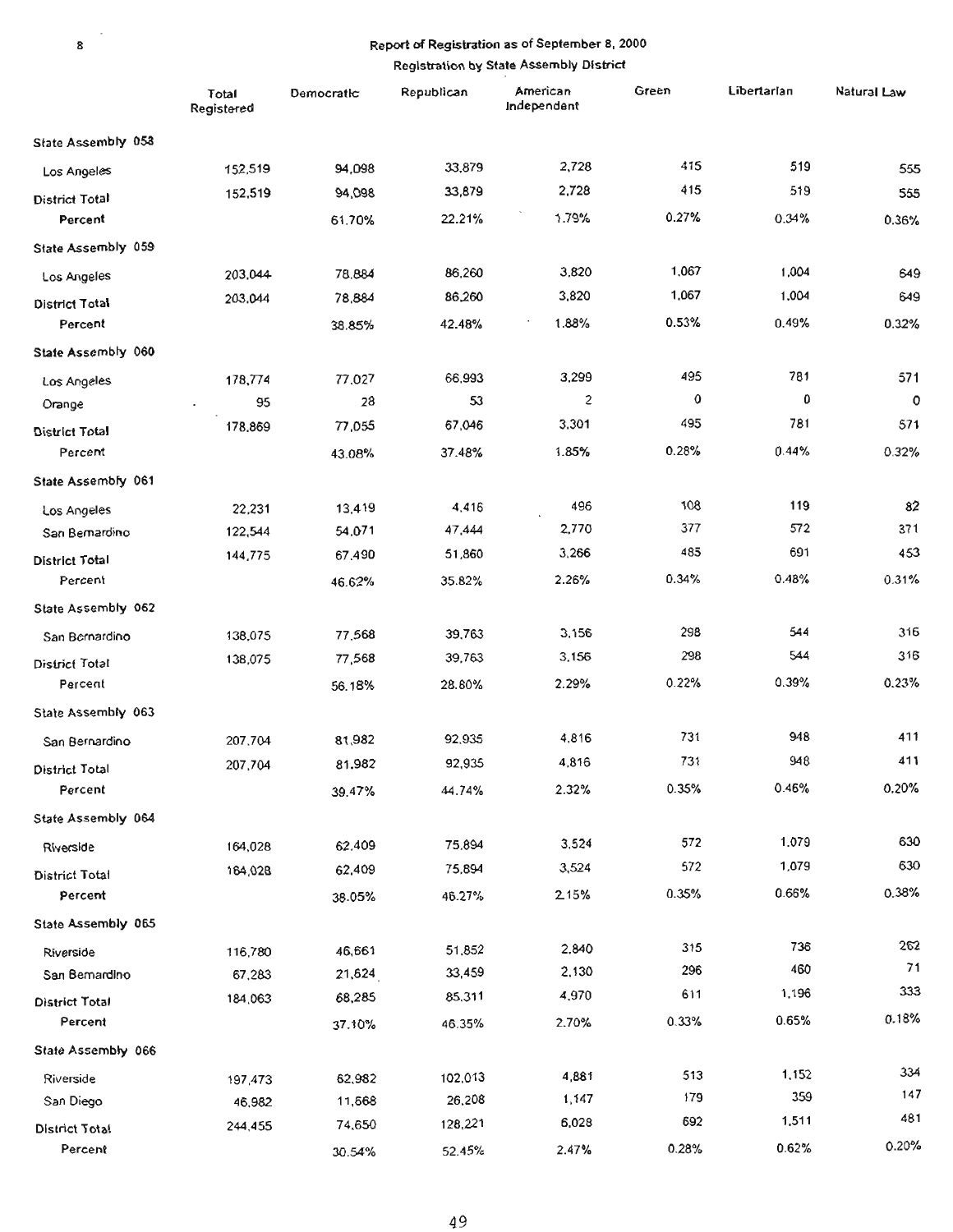$\overline{\phantom{a}}$ 

 $\bar{z}$ 

 $\bar{\mathcal{A}}$ 

 $\ddot{\phantom{0}}$ 

 $\bar{1}$ 

| Reform | Miscellaneous | Declined to<br><b>State</b> |
|--------|---------------|-----------------------------|
|        |               |                             |
| 410    | 1,354         | 18,561                      |
| 410    | 1,354         | 18,561                      |
| 0.27%  | 0.89%         | 12.17%                      |
| 754    | 1,551         | 29,055                      |
| 754    | 1,551         | 29,055                      |
| 0.37%  | 0.76%         | 14.31%                      |
| .584   | 1,361         | 27,663                      |
| 1      | 1             | 10                          |
| 585    | .1,362        | 27,673                      |
| 0.33%  | 0.76%         | 15.47%                      |
| 47     | 304           | 3,240                       |
| 376    | 1,159         | 15,404                      |
| 423    | 1,463         | 18,644                      |
| 0.29%  | 1.01%         | 12.88%                      |
| 725    | 1,367         | 14,338                      |
| 725    | 1,367         | 14,338                      |
| 0.53%  | 0.99%         | 10.38%                      |
|        | ٠             |                             |
| 1,209  | 1,612         | 23,060                      |
| 1,209  | 1,612         | 23,060                      |
| 0.58%  | 0.78%         | 11.10%                      |
| 849    | 1,843         | 17,228                      |
| 849    | 1,843         | 17,228                      |
| 0.52%  | 1.12%         | 10.50%                      |
| 643    | 1,353         | 12,118                      |
| 531    | 627           | 8,085                       |
| 1,174  | 1,980         | 20,203                      |
| 0.64%  | 1.08%         | 10.98%                      |
| 1,279  | 2,078         | 22,241                      |
| 404    | 204           | 6,666                       |
| 1,683  | 2,282         | 28,907                      |
| 0.69%  | 0.93%         | 11.83%                      |

 $\overline{a}$ 

 $\bar{z}$ 

 $\sim 10^{-1}$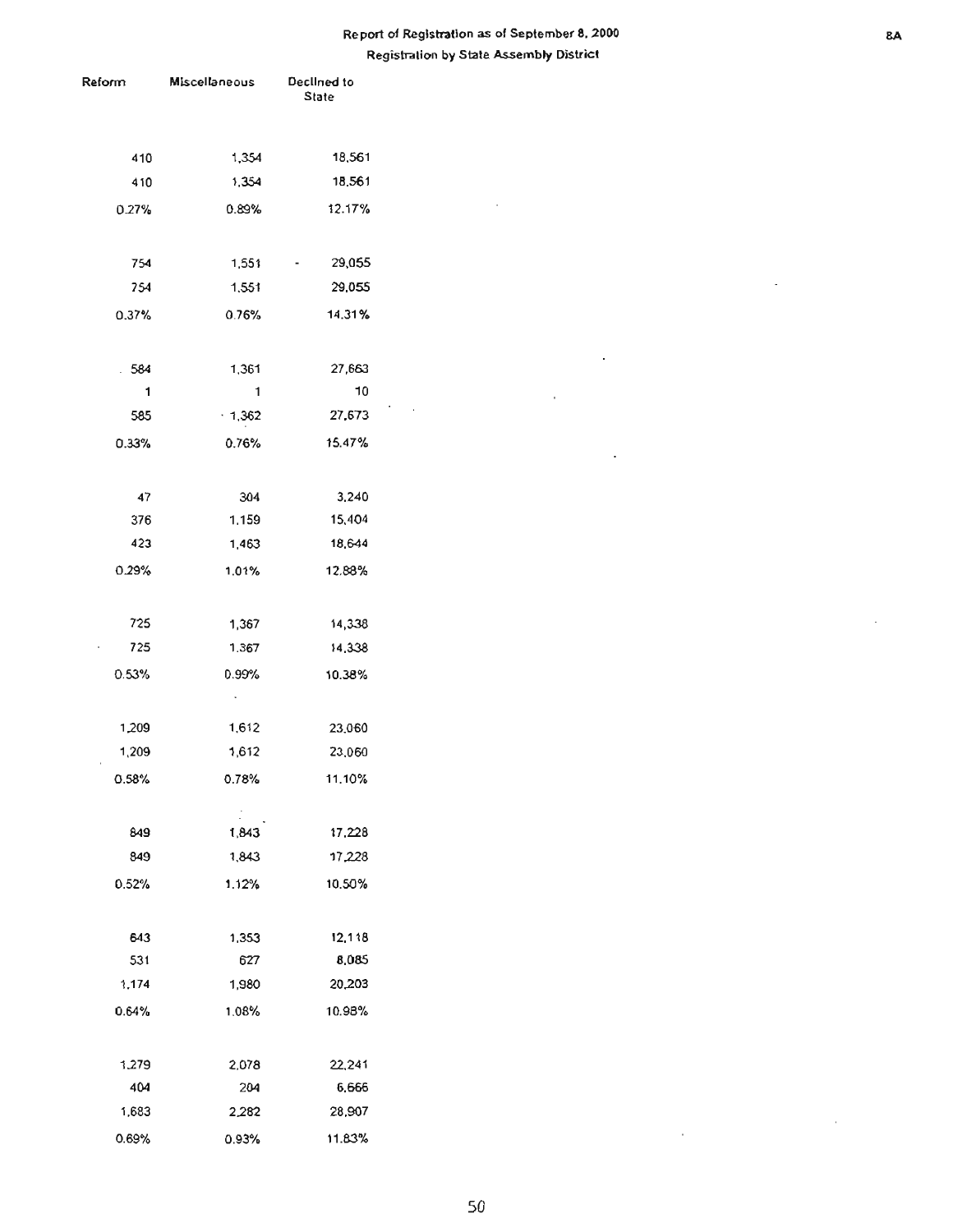|                       | Total<br>Registered | Democratic | Republican | American<br>Independent | Green | Libertarian | Natural Law |
|-----------------------|---------------------|------------|------------|-------------------------|-------|-------------|-------------|
| State Assembly 067    |                     |            |            |                         |       |             |             |
| Orange                | 220,241             | 70,297     | 107,601    | 4,365                   | 988   | 1,760       | 1,081       |
| <b>District Total</b> | 220,241             | 70,297     | 107,601    | 4,365                   | 988   | 1,760       | 1,081       |
| Percent               |                     | 31.92%     | 48.86%     | 1.98%                   | 0.45% | 0.80%       | 0.49%       |
| State Assembly 068    |                     |            |            |                         |       |             |             |
| Orange                | 159,748             | 62,427     | 65,484     | 3,668                   | 459   | 1,121       | 557         |
| <b>District Total</b> | 159,748             | 62,427     | 65,484     | 3,668                   | 459   | 1,121       | 557         |
| Percent               |                     | 39.08%     | 40.99%     | 2.30%                   | 0.29% | 0.70%       | 0.35%       |
| State Assembly 069    |                     |            |            |                         |       |             |             |
| Orange                | 95,254              | 51,035     | 28,550     | 1.628                   | 260   | 560         | 385         |
| District Total        | 95,254              | 51,035     | 28,550     | $-1,628$                | 260   | 560         | 385         |
| Percent               |                     | 53.58%     | 29.97%     | 1.71%                   | 0.27% | 0.59%       | 0.40%       |
| State Assembly 070    |                     |            |            |                         |       |             |             |
| Orange                | 238,175             | 67,869     | 121,643    | 4,726                   | 1,381 | 2.021       | 898         |
| District Total        | 238,175             | 67,869     | 121,643    | 4,726                   | 1,381 | 2.021       | 898         |
| Percent               |                     | 28.50%     | 51.07%     | 1.98%                   | 0.58% | 0.85%       | 0.38%       |
| State Assembly 071    |                     |            |            |                         |       |             |             |
| Orange                | 251,400             | 68,147     | 137,978    | 4,895                   | 793   | 1,655       | 530         |
| <b>District Total</b> | 251,400             | 68,147     | 137,978    | 4,895                   | 793   | 1.655       | 530         |
| Percent               |                     | 27.11%     | 54.88%     | 1.95%                   | 0.32% | 0.66%       | 0.21%       |
| State Assembly 072    |                     |            |            |                         |       |             |             |
| Orange                | 199,948             | 61,468     | 104,352    | 3,794                   | 667   | 1,217       | 588         |
| <b>District Total</b> | 199,948             | 61,468     | 104,352    | 3,794                   | 667   | 1,217       | 588         |
| Percent               |                     | 30.74%     | 52.19%     | 1,90%                   | 0.33% | 0.61%       | 0.29%       |
| State Assembly 073    |                     |            |            |                         |       |             |             |
| Orange                | 126,907             | 33,784     | 68,276     | 2,655                   | 547   | 875         | 337         |
| San Diego             | 88.407              | 28,897     | 39,069     | 2,466                   | 413   | 773         | 404         |
| District Total        | 215,314             | 62,681     | 107,345    | 5,121                   | 960   | 1,648       | 741         |
| Percent               |                     | 29.11%     | 49.86%     | 2.38%                   | 0.45% | 0.77%       | 0.34%       |
| State Assembly 074    |                     |            |            |                         |       |             |             |
| San Diego             | 222,856             | 67,298     | 105,145    | 5,328                   | 1,339 | 1,788       | 1.085       |
| District Total        | 222.856             | 67,298     | 105,145    | 5,328                   | 1,339 | 1,788       | 1,085       |
| Percent               |                     | 30.20%     | 47.18%     | 2.39%                   | 0.60% | 0.80%       | 0.49%       |
| State Assembly 075    |                     |            |            |                         |       |             |             |
| San Diego             | 241,093             | 69,689     | 118,062    | 5,806                   | 885   | 1,955       | 1.376       |
| District Total        | 241,093             | 69,689     | 118.062    | 5,806                   | 885   | 1,955       | 1,376       |
| Percent               |                     | 28.91%     | 48.97%     | 2 4 1%                  | 0.37% | 0.81%       | 0.57%       |
| State Assembly 076    |                     |            |            |                         |       |             |             |
| San Diego             | 210,940             | 84,774     | 75,520     | 4,958                   | 1,429 | 1.848       | 2,228       |
| District Total        | 210,940             | 84,774     | 75,520     | 4.958                   | 1,429 | 1,848       | 2,228       |
| Percent               |                     | 40.19%     | 35.80%     | 2.35%                   | 0.68% | 0.88%       | 1.06%       |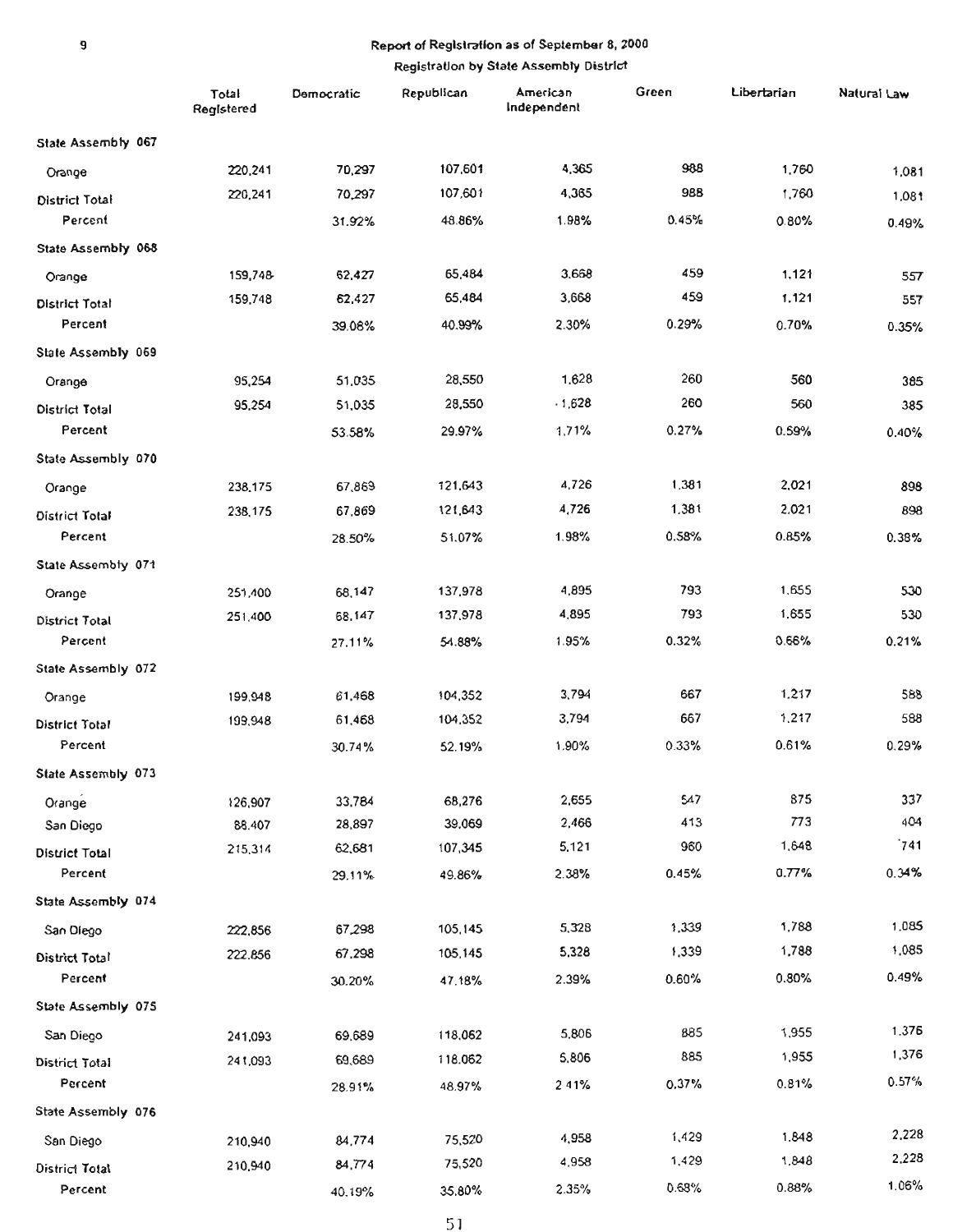**ReglstraUon by State Assembly District** 

 $\hat{\mathcal{E}}$ 

 $\sim$ 

 $\bar{\mathcal{A}}$ 

| Reform | <b>Miscellaneous</b> | Declined to<br>State |  |
|--------|----------------------|----------------------|--|
|        |                      |                      |  |
| 1,566  | 999                  | 31.584               |  |
| 1,566  | 999                  | 31,584               |  |
| 0.71%  | 0.45%                | 14.34%               |  |
| 1,076  | 1,061                | 23,895               |  |
| 1,076  | 1,061                | 23,895               |  |
| 0.67%  | 0.66%                | 14.96%               |  |
| 387    | 673                  | 11,776               |  |
| 387    | 673                  | 11,776               |  |
| 0.41%  | 0.71%                | 12.36%               |  |
| 1,494  | 887                  | 37.256               |  |
| 1,494  | 887                  | 37,256               |  |
| 0.63%  | 0.37%                | 15.64%               |  |
| 1,546  | 818                  | 35,038               |  |
| 1,546  | 818                  | 35,038               |  |
| 0.61%  | 0.33%                | 13.94%               |  |
| 1,426  | 865                  | 25,570               |  |
| 1,426  | 866                  | 25,570               |  |
| 0.71%  | 0.43%                | 12.79%               |  |
| 1,086  | 443                  | 18,904               |  |
| 881    | 513                  | 14,991               |  |
| 1,967  | 956                  | 33,895               |  |
| 0.91%  | 0.44%                | 15.74%               |  |
| 2,360  | 971                  | 37,542               |  |
| 2,360  | 971                  | 37,542               |  |
| 1.06%  | 0.44%                | 16.85%               |  |
| 2,571  | 789                  | 39,960               |  |
| 2.571  | 789                  | 39,960               |  |
| 1.07%  | 0.33%                | 16.57%               |  |
| 2,044  | 1,122                | 37,017               |  |
| 2,044  | 1,122                | 37,017               |  |
| 0.97%  | 0.53%                | 17.55%               |  |

ł,

 $\frac{1}{2}$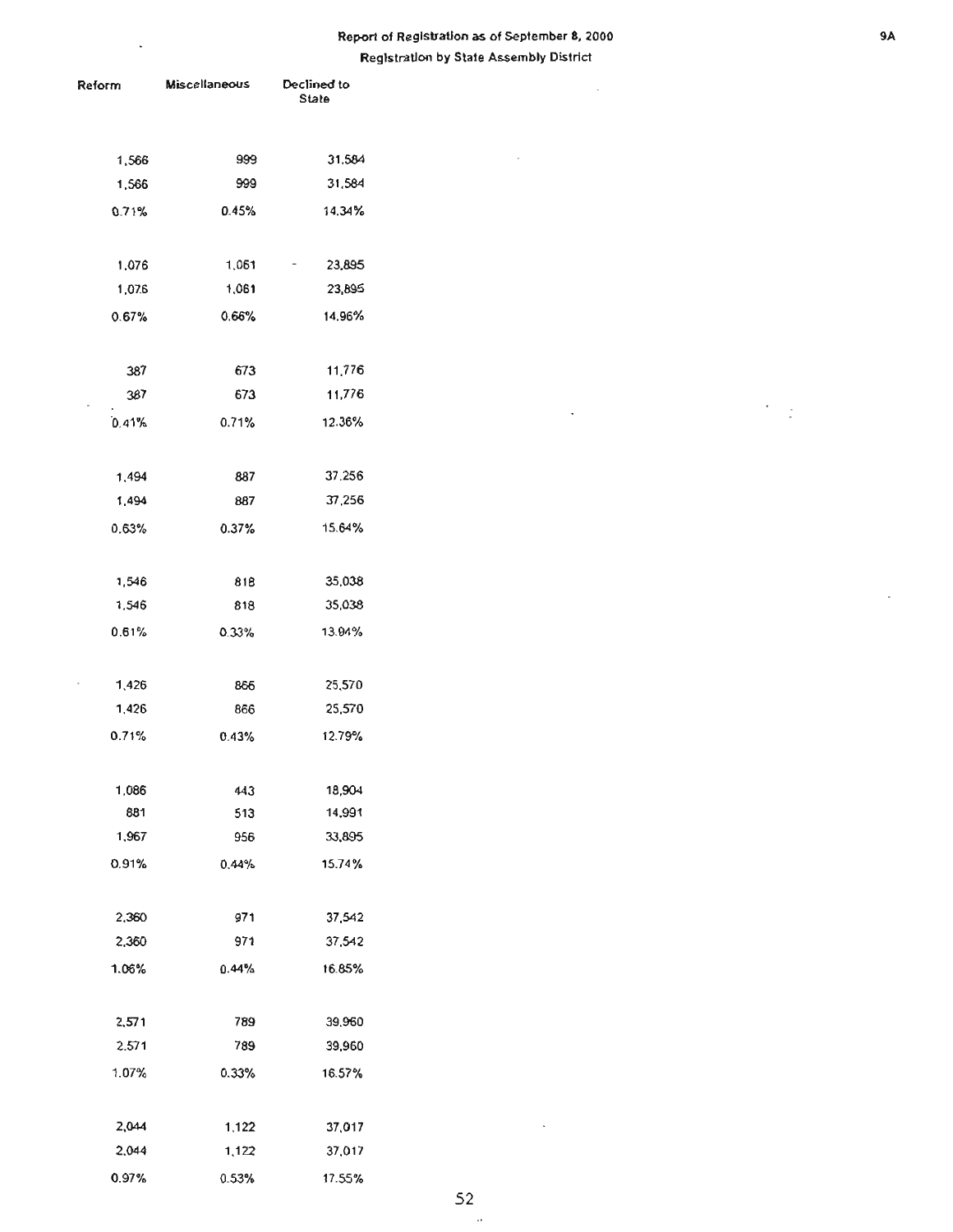$\bar{\phantom{a}}$ 

#### Registration by State Assembly District

|                       | Total<br>Registered | Democratic | Republican | American<br>Independent | Green   | Libertarian | Natural Law |
|-----------------------|---------------------|------------|------------|-------------------------|---------|-------------|-------------|
| State Assembly 077    |                     |            |            |                         |         |             |             |
| San Diego             | 202,853             | 77,604     | 82,116     | 4,908                   | 796     | 1,439       | 2,369       |
| <b>District Total</b> | 202,853             | 77,604     | 82,116     | 4,908                   | 796     | 1,439       | 2,369       |
| Percent               |                     | 38.26%     | 40.48%     | 2.42%                   | 0.39%   | 0.71%       | 1,17%       |
| State Assembly 078    |                     |            |            |                         |         |             |             |
| San Diego             | 221.068             | 82,508     | 82,953     | 5,553                   | 2,265   | 2,327       | 2,041       |
| <b>District Total</b> | 221,068             | 82,508     | 82,953     | 5,553                   | 2,265   | 2,327       | 2.041       |
| Percent               |                     | 37.32%     | 37.52%     | 2.51%                   | 1.02%   | 1.05%       | 0.92%       |
| State Assembly 079    |                     |            |            |                         |         |             |             |
| San Diego             | 134.127             | 70,834     | 33,339     | 2,798                   | 507     | 763         | 4,118       |
| <b>District Total</b> | 134,127             | 70.834     | 33,339     | 2,798                   | 507     | 763         | 4,118       |
| Percent               |                     | 52.81%     | 24.86%     | 2.09%                   | 0.38%   | 0.57%       | 3.07%       |
| State Assembly 080    |                     |            |            |                         |         |             |             |
| Imperial              | 48.738              | 25,724     | 14,180     | 1,106                   | 82      | 213         | 80          |
| Riverside             | 130,307             | 51,131     | 57,815     | 2.763                   | 317     | 529         | 247         |
| <b>District Total</b> | 179,045             | 76.855     | 71,995     | 3,869                   | 399     | 742         | 327         |
| Percent               |                     | 42.92%     | 40.21%     | 2.16%                   | 0.22%   | 0.41%       | 0.18%       |
| StateTotal            | 15,126,262          | 6,887,954  | 5.287,090  | 311,627                 | 121,595 | 91,472      | 59.059      |
| Percent               |                     | 45.54%     | 34.95%     | 2.06%                   | 0.80%   | 0.60%       | 0.39%       |

 $\mathcal{L}$